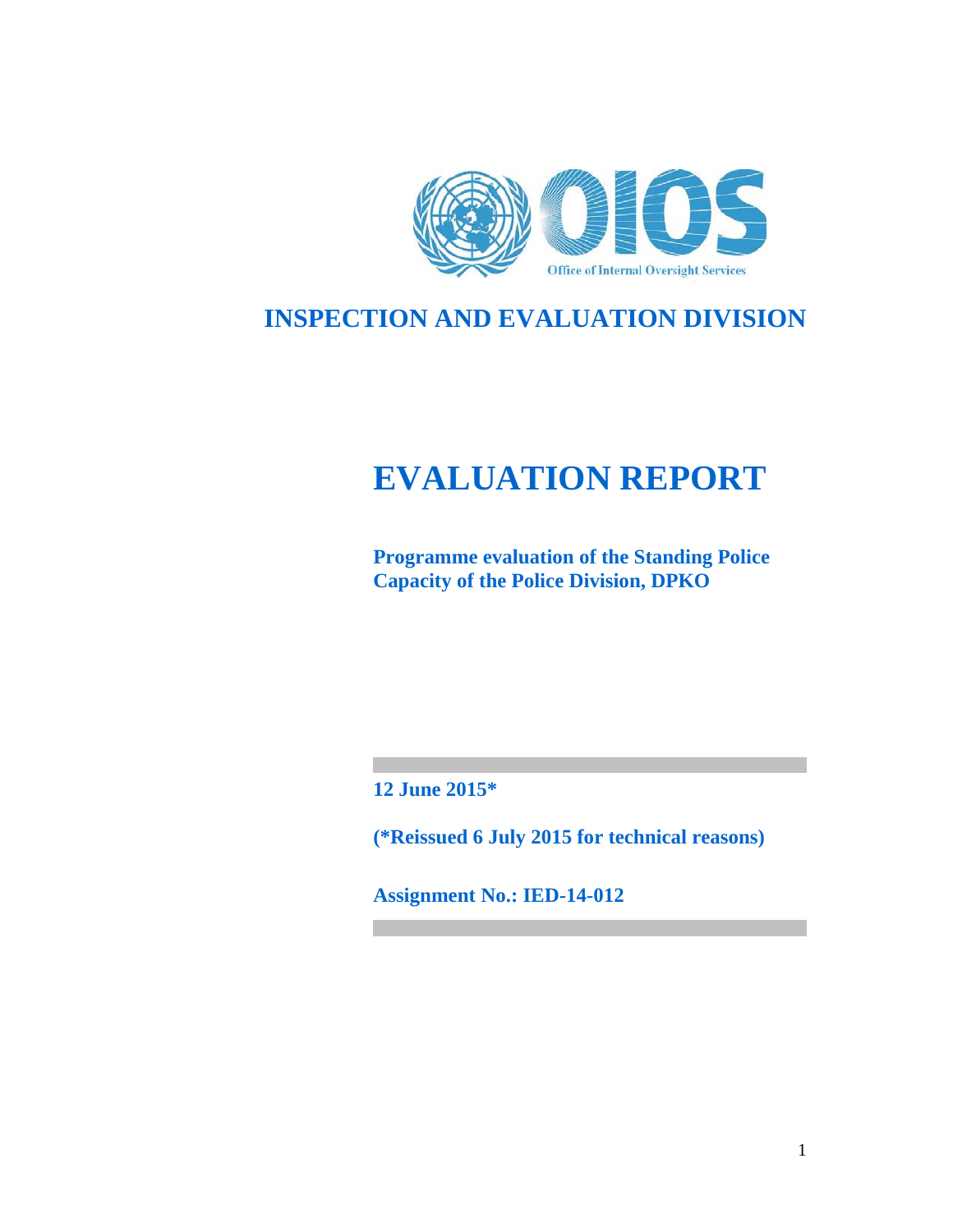### INSPECTION AND EVALUATION DIVISION

FUNCTION "*The Office shall evaluate the efficiency and effectiveness of the implementation of the programmes and legislative mandates of the Organisation. It shall conduct programme evaluations with the purpose of establishing analytical and critical evaluations of the implementation of programmes and legislative mandates, examining whether changes therein require review of the methods of delivery, the continued relevance of administrative procedures and whether the activities correspond to the mandates as they may be reflected in the approved budgets and the medium-term plan of the Organisation;" (General Assembly Resolution 48/218 B).*

#### **Project team members include:**

RAHUL SUR, CHIEF, PEACEKEEPING EVALUATION SECTION & PROJECT LEADER HYO JIN KWON, TEAM MEMBER FREDERIK TRETTIN, TEAM MEMBER

| <b>CONTACT</b>     | OIOS/IED Contact Information:                                                                                                             |  |
|--------------------|-------------------------------------------------------------------------------------------------------------------------------------------|--|
| <b>INFORMATION</b> | phone: +1 212-963-8148; fax: +1 212-963-1211; email: ied@un.org                                                                           |  |
|                    | <b>RAHUL SUR, CHIEF, PEACEKEEPING EVALUATION SECTION</b><br>Tel: $+1$ 212-963-0495, Fax: $+1$ 212-963-1211<br>e-mail: $\text{sur@un.org}$ |  |

**(EDDIE) YEE WOO GUO, DIRECTOR** 

Tel: +1 917-367-8516, Fax: +1 212-963-1211 e-mail: guoy@un.org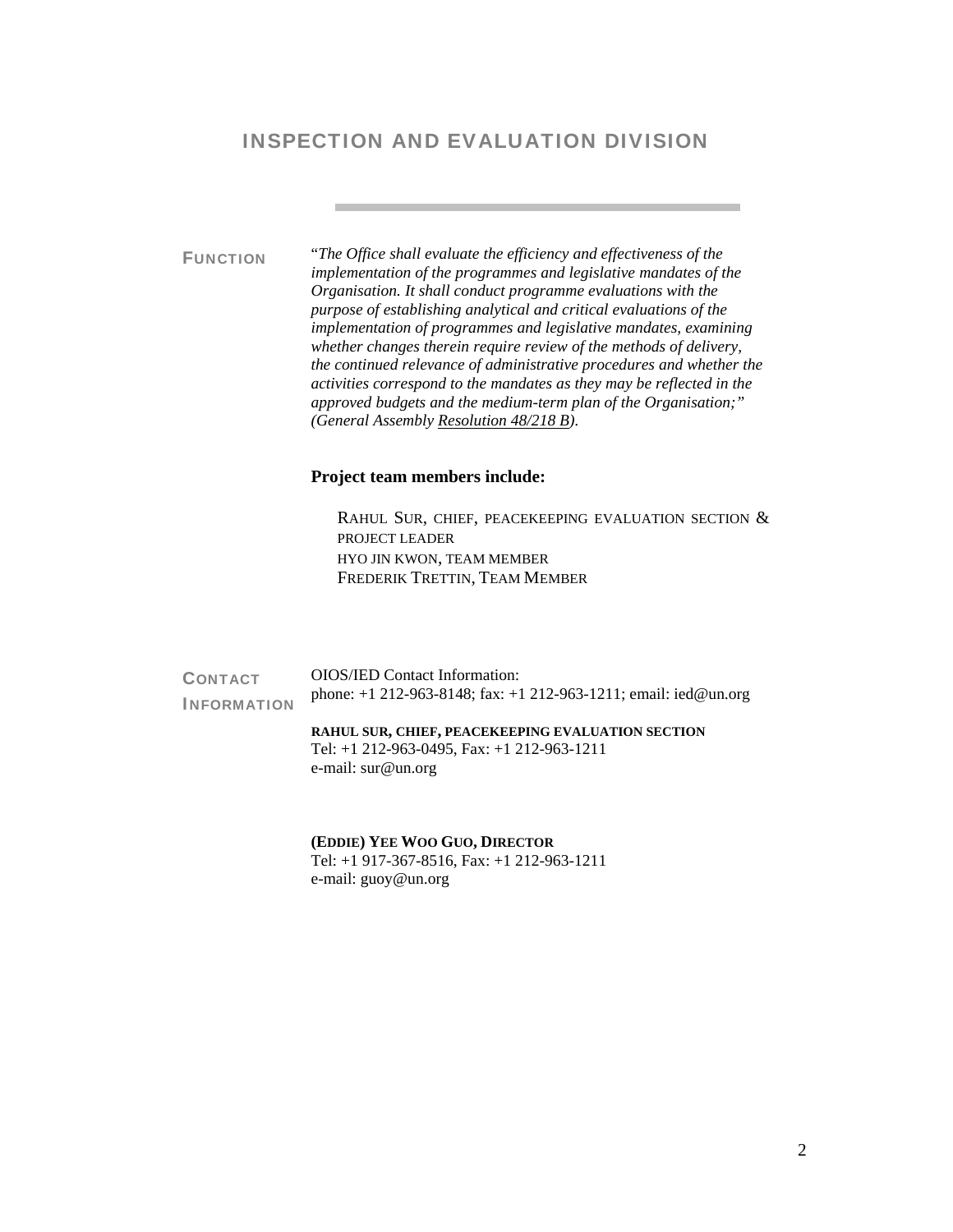**Evaluation of the Standing Police Capacity of the Police Division, DPKO** 

# **EXECUTIVE SUMMARY**

 The Standing Police Capacity (SPC) of the Police Division (PD), of the Department of Peacekeeping Operations (DPKO) was initially proposed by the High-level Panel on Threats, Challenges and Change in 2004. Subsequently endorsed by the General Assembly in 2005, and created following the World Summit in 2005, the SPC is an innovative landmark in international policing. Its 40 personnel are based in Brindisi, Italy, and can be rapidly deployed to provide start-up capacity for new peace operations and assist the police components of existing United Nations peacekeeping operations, special political missions and United Nations funds and programmes.

 When deployed, the SPC has made a plausible and positive contribution to missions' police-related work and tasks. It has also been versatile in the range of products and services it has delivered. Yet, the vision behind its creation, that it would be a largely field deployed entity, has never been fully realized. Since its establishment in June 2006, the SPC's field deployment has fluctuated, but overall, its service has been chronically underutilized. From April 2007 to December 2014, its average deployment rate has been 33.5 per cent as against the anticipated rate of 65 per cent communicated to Member States. Its deployment patterns indicate that large peacekeeping missions did not generate demand proportionate to their size. However, special political missions did generate significant demand for its services.

 Both financial and non-financial factors are inhibiting demand for the SPC. A significant constraint is its financial model, which requires the SPC to rely on field missions to fund the travel and related allowance costs of personnel deployments. Efforts to encourage missions to budget for SPC deployments have made little headway and current projected demand for the SPC remains low as only two peacekeeping missions and two special political missions have asked for its assistance for the period 2014-2015. Its short deployment span (three to six months) also inhibits demand. Missions request the services of the SPC primarily to acquire skills and profiles they lack internally and on an ad hoc basis. Among the factors favouring demand is the knowledge of the head of the police component in a mission about the SPC. The SPC faces some key challenges to its effectiveness: (i) its occupational specialities have not changed since 2006 with the exception of the addition of posts; (ii) there is potential for duplication between the SPC's work and other sections of PD; (iii) the internal cohesion of the SPC within PD is a long-standing issue; (iv) the established reporting mechanisms do not favour the visibility of the work done by the SPC; (v) it has been inadequately supported in the Global Focal Point arrangements for Police, Justice, and Corrections partnership in Headquarters; and (vi) there is a long-running but inconclusive debate on the efficiency and effectiveness of the SPC's location in Brindisi.

 OIOS-IED has made one critical and three important recommendations. These include consideration by the General Assembly to enhance the authority and flexibility of DPKO to effect changes in the SPC's occupational specialities; centralized funding to support the SPC's functioning; deciding a deployment rate for the SPC against which its performance can be measured and addressing the issue of the SPC's location.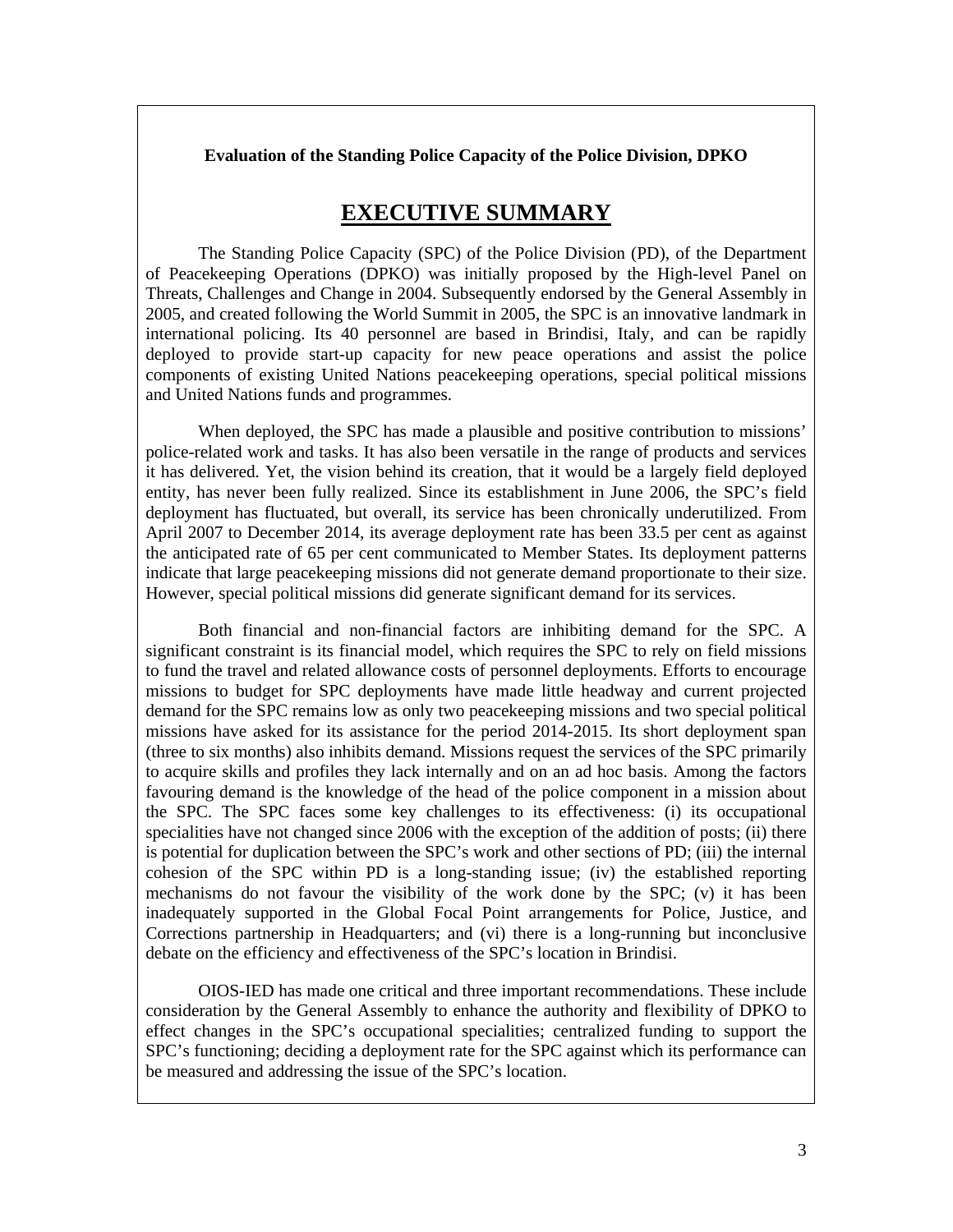| <b>Contents</b>          |                                                                                                                                                                                                              | Paragraph | Page           |
|--------------------------|--------------------------------------------------------------------------------------------------------------------------------------------------------------------------------------------------------------|-----------|----------------|
| I.                       |                                                                                                                                                                                                              | $1-2$     | 6              |
| II.                      |                                                                                                                                                                                                              | $3 - 5$   | $6 - 7$        |
| III.                     |                                                                                                                                                                                                              | $6 - 14$  | $7-9$          |
| IV.                      |                                                                                                                                                                                                              | 15-66     | $9 - 23$       |
|                          | (a) The SPC has been chronically underutilised, resulting in<br>poor use of financial resources that have supported staff costs                                                                              | 15-31     | $9 - 16$       |
| deployment               | (b) Both financial and non-financial factors are inhibiting SPC 32-47                                                                                                                                        |           | $16 - 20$      |
|                          | (c) When deployed, the SPC has made a plausible and positive<br>Contribution to missions' police-related work and tasks                                                                                      | 48-57     | $20 - 22$      |
|                          | (d) Risks of duplication and poor cohesion within the PD, low 58-66<br>visibility of its reported results, inadequate support for partnerships,<br>and uncertainty about its location remain as constraints. |           | $22 - 24$      |
| V.                       |                                                                                                                                                                                                              |           | $24 - 25$      |
| VI.                      |                                                                                                                                                                                                              |           | 26             |
| Annexes                  |                                                                                                                                                                                                              |           |                |
| I.                       |                                                                                                                                                                                                              |           | 27             |
|                          |                                                                                                                                                                                                              |           |                |
|                          |                                                                                                                                                                                                              |           |                |
|                          |                                                                                                                                                                                                              |           |                |
|                          |                                                                                                                                                                                                              |           |                |
| II.<br>III.<br>IV.<br>V. | Comments on the draft from the Department of Peacekeeping Operations 29                                                                                                                                      |           | 28<br>31<br>32 |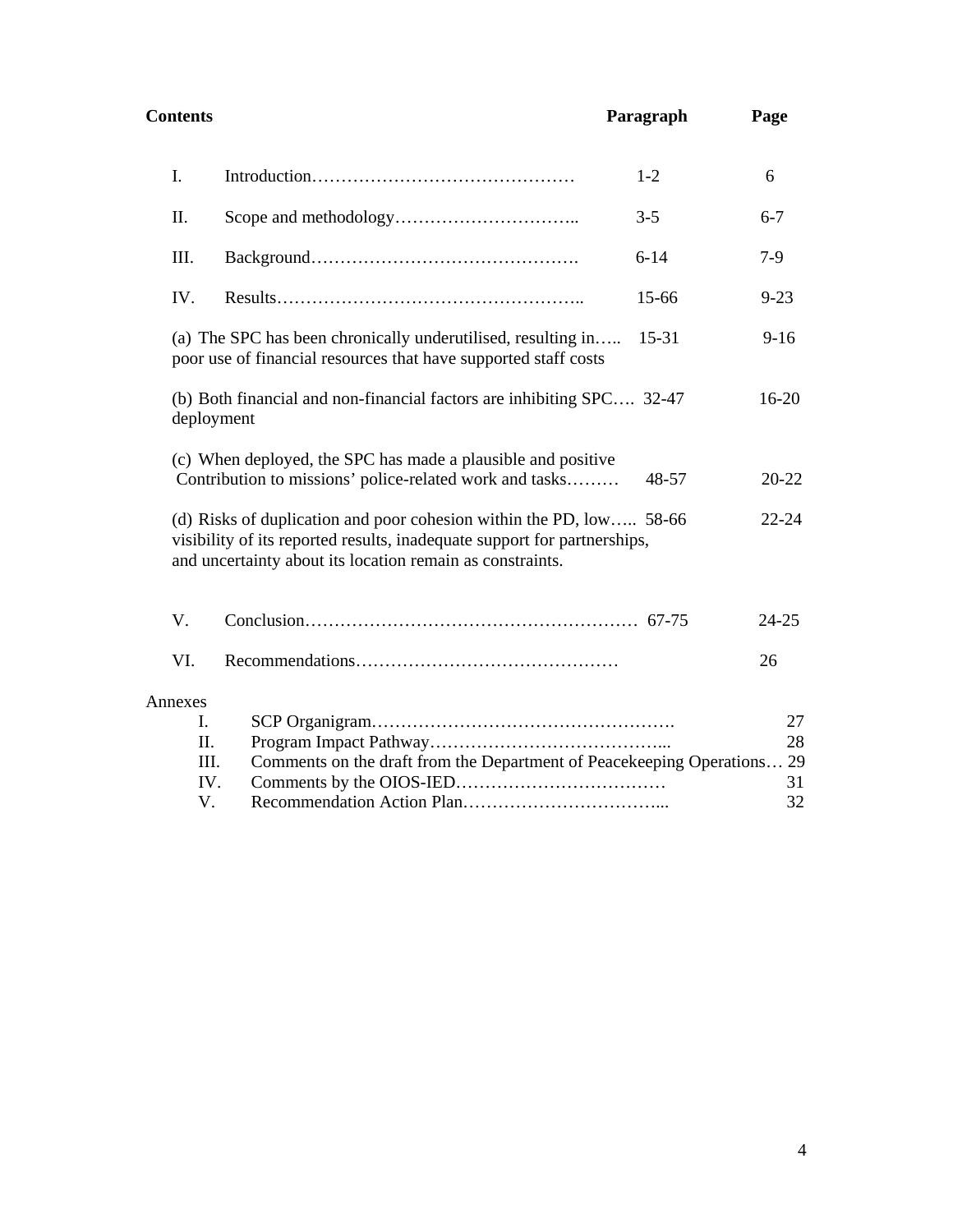# **Acronyms**

| <b>AFISMA</b>   | African-led International Support Mission in Mali                      |  |  |
|-----------------|------------------------------------------------------------------------|--|--|
| <b>ACABQ</b>    | Advisory Committee on Administrative and Budgetary Questions           |  |  |
| <b>DFS</b>      | Department of Field Support                                            |  |  |
| <b>DPA</b>      | Department of Political Affairs                                        |  |  |
| <b>DPKO</b>     | Department of Peacekeeping Operations                                  |  |  |
| <b>DSA</b>      | Daily Subsistence Allowance                                            |  |  |
| <b>ECOWAS</b>   | Economic Commission of West Africa States                              |  |  |
| <b>MINURCAT</b> | UN Mission in the Central African Republic and Chad                    |  |  |
| <b>MINUSMA</b>  | UN Multidimensional Integrated Mission in Mali                         |  |  |
| <b>MINUSCA</b>  | UN Multidimensional Integrated Mission in the Central African          |  |  |
|                 | Republic                                                               |  |  |
| <b>MINUSTAH</b> | UN Stabilization Mission in Haiti                                      |  |  |
| <b>MONUSCO</b>  | UN Organization Stabilization Mission in the Democratic Republic of    |  |  |
|                 | the Congo                                                              |  |  |
| <b>OHCHR</b>    | Office of the High Commissioner for Human Rights                       |  |  |
| <b>OIOS/IED</b> | Inspection and Evaluation Division of the Office of Internal Oversight |  |  |
|                 | <b>Services</b>                                                        |  |  |
| <b>PD</b>       | <b>Police Division</b>                                                 |  |  |
| PIP             | Program Impact Pathway                                                 |  |  |
| <b>SPC</b>      | <b>Standing Police Capacity</b>                                        |  |  |
| <b>SRSG</b>     | Special Representative of the Secretary-General                        |  |  |
| <b>UNAMA</b>    | UN Assistance Mission in Afghanistan                                   |  |  |
| <b>UNAMI</b>    | UN Assistance Mission in Iraq                                          |  |  |
| <b>UNAMID</b>   | African Union/UN Hybrid Operation in Darfur                            |  |  |
| <b>UNDP</b>     | <b>UN Development Programme</b>                                        |  |  |
| UNGSC-UNLB      | UN Global Support Centre/UN Logistics Base                             |  |  |
| <b>UNIOGBIS</b> | UN Integrated Peace-Building Office in Guinea Bissau                   |  |  |
| <b>UNMIK</b>    | UN Interim Administration Mission in Kosovo                            |  |  |
| <b>UNMIL</b>    | UN Mission in Liberia                                                  |  |  |
| <b>UNMISS</b>   | UN Mission in the Republic of South Sudan                              |  |  |
| <b>UNMIT</b>    | UN Integrated Mission in Timor-Leste                                   |  |  |
| <b>UNISFA</b>   | UN Interim Security Force in Abyei                                     |  |  |
| <b>UNOCI</b>    | UN Operation in Côte d'Ivoire                                          |  |  |
| <b>UNOWA</b>    | UN Office in West Africa                                               |  |  |
| <b>UNSMIL</b>   | UN Support Mission in Libya                                            |  |  |
| <b>UNPOL</b>    | <b>United Nations Police</b>                                           |  |  |
| <b>WACI</b>     | <b>West Africa Coast Initiative</b>                                    |  |  |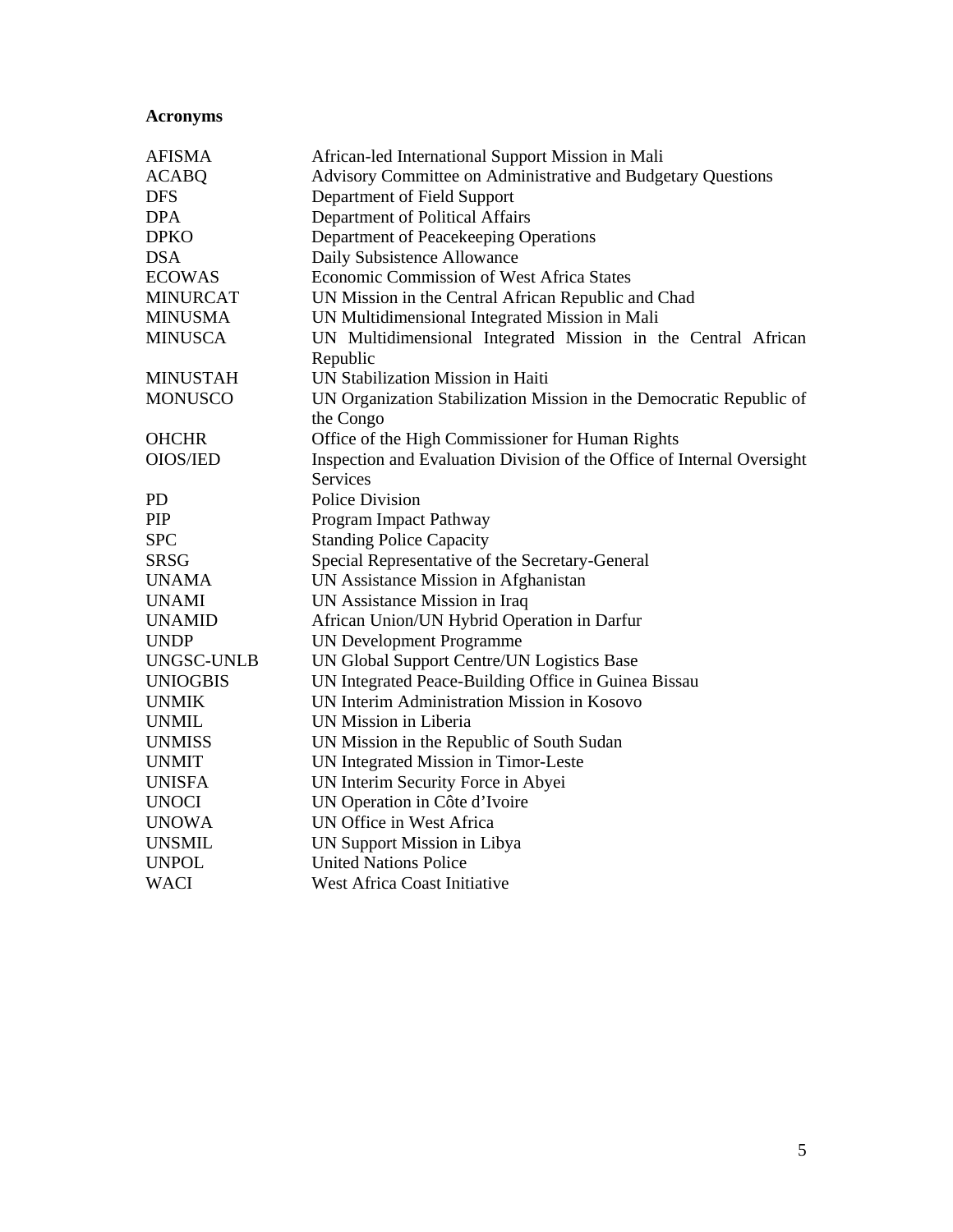#### **I. Introduction**

1. A notable aspect of the police components of peacekeeping missions in the past decade has been their fast growth. The number of United Nations police increased from approximately 7,000 in December 2005 to more than 12,400 in December 2014,<sup>1</sup> a gain of about 77 per cent. Simultaneously, the mandated tasks of United Nations police have grown in scale and complexity. From assisting host States and other partners in rebuilding and reforming their police to protecting civilians, United Nations police now provide support across a wide range of police related duties. As a result, most peacekeeping operations require, during their start-up and life cycle, specialist police assistance. The Standing Police Capacity (SPC) of the Police Division (PD) of the Department of Peacekeeping Operations (DPKO) has been designed to offer such assistance and is the focus of this evaluation.

2. This evaluation was requested by DPKO in 2013 and, upon its confirmation as a high-risk topic in the OIOS-IED peacekeeping risk assessment exercise, was conducted under the mandate of Office of Internal Oversight Services, Inspection and Evaluation Division (OIOS-IED). OIOS-IED evaluations are intended to enable "systematic reflection" among Member States and the Secretariat.<sup>2</sup> The OIOS-IED is grateful for the support provided by DPKO/DFS and the missions contacted during the evaluation process.

#### **II. Scope and methodology**

3. The evaluation assessed the results and overall performance of the SPC from 2007 to December 2014, focusing on its effectiveness, efficiency and relevance. Emphasis was placed on the period after 2008, as the SPC's work was assessed after its first year of operation by a Panel of Experts in 2008.<sup>3</sup>

- 4. The results of this evaluation are based on:
- (a) Self-reported data by the SPC;
- (b) A total of 97 semi-structured interviews, in person or by telephone with:
	- (i) Management and staff of the SPC and the PD;
	- (ii) Staff in DPKO/DFS associated with the work of the SPC;
	- (iii) Mission personnel including heads of police components in 11 field missions:
	- (iv) United Nations Development Programme (UNDP) personnel;
- (c) A visit to the headquarters of the SPC in Brindisi and a field mission to MINUSTAH;
- (d) Programme performance reports of the SPC and reports by the Secretary-General on various peacekeeping missions;
- (e) The 2008 Panel of Experts report; and

 $\overline{a}$ <sup>1</sup> Source: DPKO/DFS fact sheets.

 $2^2$  ST/SGB/2000/8 Regulation 7.1.

 $3^3$  A/63/630.

<sup>4</sup> United Nations Multidimensional Integrated Stabilization Mission in Mali (MINUSMA), United Nations Stabilization Mission in Haiti (MINUSTAH), United Nations Organization Stabilization Mission in the Democratic Republic of the Congo (MONUSCO), African Union-United Nations Hybrid Operation in Darfur (UNAMID), United Nations Organization Interim Security Force for Abyei (UNISFA), United Nations Mission in Liberia (UNMIL), United Nations Mission in the Republic of South Sudan (UNMISS), United Nations Operation in Côte d'Ivoire (UNOCI), United Nations Assistance Mission in Afghanistan (UNAMA), United Nations Integrated Peacebuilding Office in Guinea Bissau (UNIOGBIS), and the United Nations Support Mission in Libya (UNSMIL).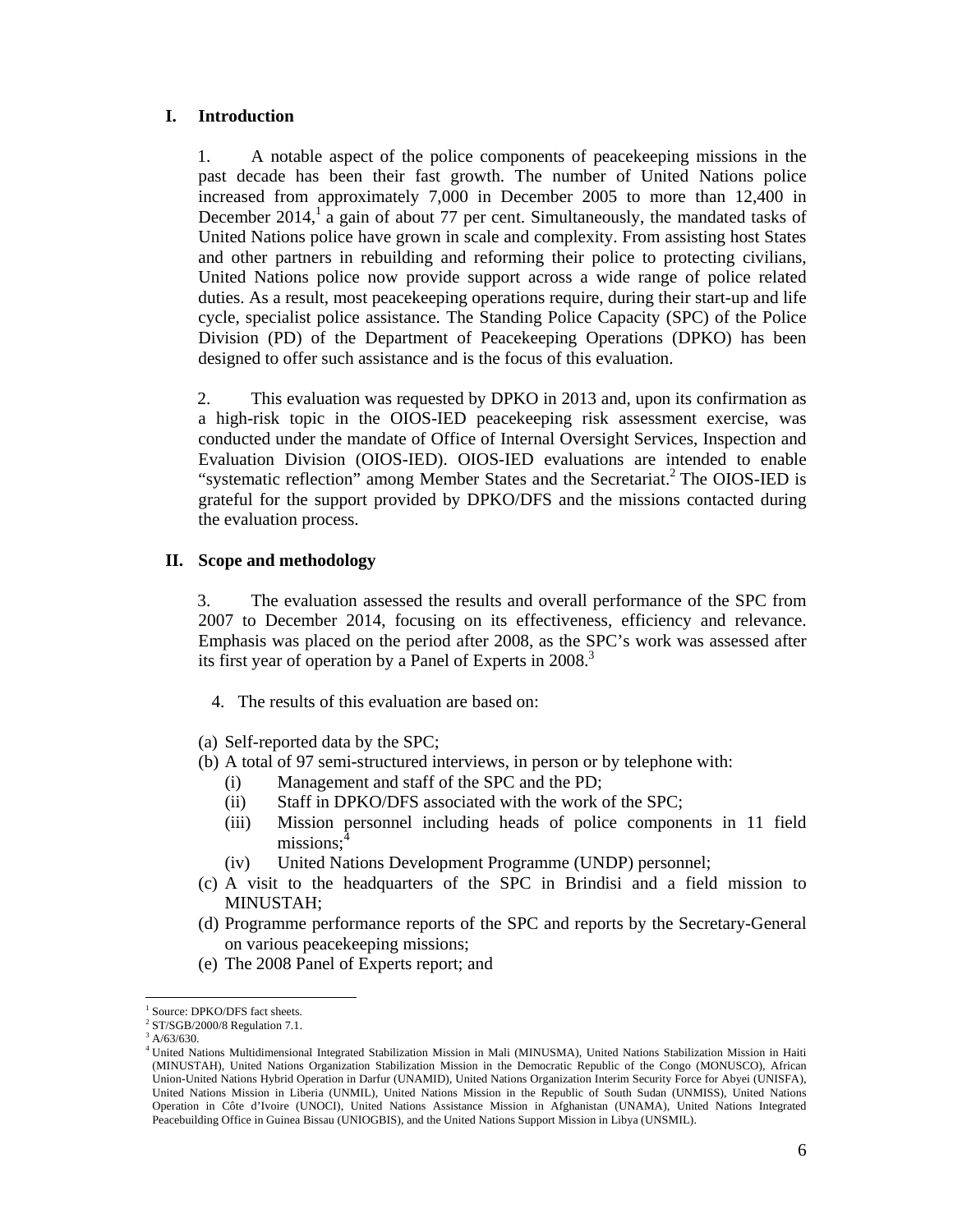(f) A review of selected outputs produced by the SPC.<sup>5</sup>

5. The evaluation conducted had some limitations. Given the small size of the SPC and the scale of its work relative to the scale of United Nations policing activity in peace operations, the evaluation could only establish whether the SPC had made plausible contributions toward the work of mission police components. The evaluation was not able to assess the achievement of higher-level outcomes at the strategic level, nor at the level of the police components of peacekeeping missions. Furthermore, due to time and resource constraints, the evaluation team was able to visit only one field location where the SPC had operated (Haiti) in addition to its headquarters in Brindisi.

#### **III. Background**

6. In February 2005, the Special Committee on Peacekeeping Operations (henceforth "the Special Committee") requested the United Nations Secretariat to develop the concept of a standing police capacity in co-operation with Member States. ${}^{6}$  An informal working group consisting of relevant DPKO and Member States representatives from the Special Committee was established on the SPC concept. The Special Committee's request was born, in part, out of the lessons learned from the use of standby arrangements in the on-call roster of 100 police officers recommended in 2000 by the Panel on United Nations Peace Operations.<sup>7</sup> Those arrangements were not able to bring police expertise on board as quickly as had been anticipated. During the World Summit in September 2005, the Heads of State and Governments also called for the creation of an initial operating capability of the SPC. This was officially endorsed by the Special Committee in February 2006 and approved by the General Assembly in 2006. $8$  Some significant milestones in the SPC's history are as follows:



 ${}^5$ Criteria for the selection of outputs included: size, type and geographic location of SPC mission and budget performance period.

8 A/RES/60/268.

 $6$  A/59/19/Rev. 1, paragraph 83, A/RES/60/1, paragraph 92.

 $7 A/55/305 - S/2000/809.$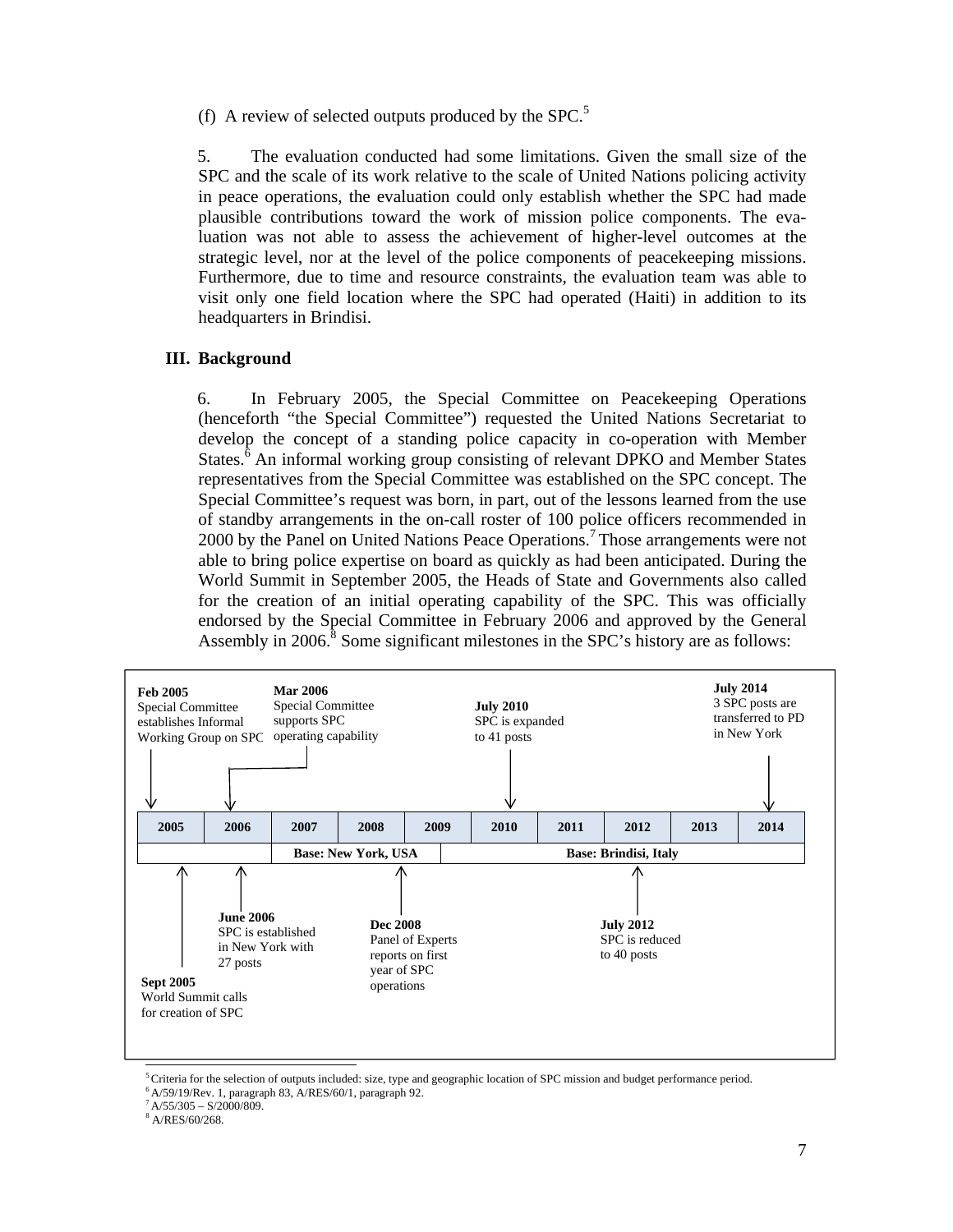7. The SPC was established with 27 posts. A head at the D-1 level oversees the SPC's work and reports to the Police Adviser of PD. Fourteen posts were added in 2010, bringing its total staffing to 41. One post was abolished in July 2012 leaving 40 posts. Until recently, the SPC staff consisted of 16 civilians and 24 seconded officers (See Annex I). In 2014, the Secretary-General proposed to abolish 3 posts in SPC and establish them under the Support Account of the PD. The Advisory Committee on Administrative and Budgetary Matters (ACABQ) supported this request.

8. The SPC acts as the rapidly deployable arm of the PD and operates at the general discretion of the Under-Secretary-General, DPKO. Policies on its organisation and functions were drafted in 2006 and revised in 2013 (henceforth the "2006 policy"' and '2013 policy'). 9 The SPC is one of the four sections of PD and has two core functions:

- a. to provide the start-up capability of the police component of new peace operations, to give it strategic direction to ensure its immediate and long-term effectiveness, efficiency and professionalism;
- b. to provide advice, expertise and assistance to the police components of existing United Nations peace operations. If specifically directed, it can also conduct operational assessments and evaluations of police components.

9. The SPC can also provide expertise to other United Nations entities, such as the special political missions managed by the Department of Political Affairs (DPA) and United Nations agencies, funds and programmes. Each SPC deployment is based on terms of reference that outline the specific objective(s) to be achieved.

10. The SPC's architects designed it as a field-oriented entity to be routinely deployed in missions, with very little time spent in its headquarters. In April 2005, the SPC Working Group noted 'all participants understood and accepted the fact that SPC personnel would spend the majority of their time, i.e. 80 per cent, working in existing missions.' This explicit reference to a percentage of time that the SPC staff members could expect to be deployed in the field was never incorporated in any of its policy or planning documents. The 2006 policy stated only that 'the average duration of an SPC assignment under its first 'start-up' function would be 120 days, while the duration of its assignments under its second 'advisory' function will vary according to the direction of the Police Adviser and the nature of the tasks assigned to it.' However, the 2006 policy did mention an important limiting parameter: in between its inmission assignments, the SPC would be based in its duty station for 'approximately 60 days.' The SPC's 2013 policy stated only that, for its first core function, the duration would be determined by 'the operational needs of the mission' and for the second core function, it 'shall vary according to the direction received from the Police Adviser and the nature of the assigned tasks'.

11. At the same time, and despite the fact that the SPC policy documents did not specify the percentage of time that staff could expect to spend in the field, its vacancy announcements and *notes verbales* to permanent missions of Member States to the

 $\overline{a}$ 

<sup>&</sup>lt;sup>9</sup> Policy Directive dated 1 May 2006 on the Establishment, Functions and Organization of the United Nations Standing Police Capacity and Policy dated 1 January 2013 on the Functions and Organization of the Standing Police Capacity.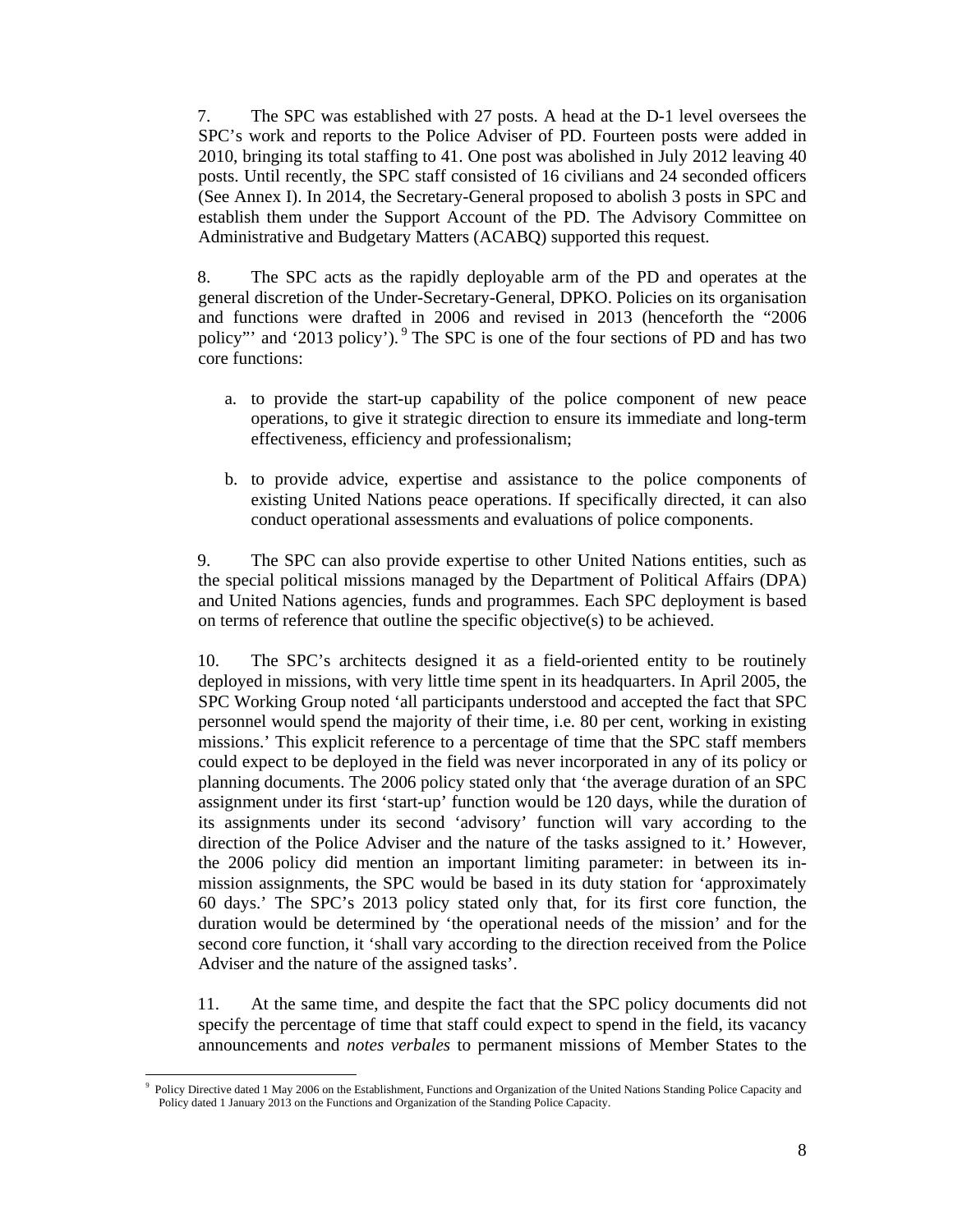United Nations explicitly did so. For example, the SPC's very first vacancy announcement in October 2006 (for the post of police reform adviser) informed potential applicants that they would be working in the field 65 per cent of the time. Explicit references to this 65/35 per cent ratio continued until 2012 when PD leadership decided to remove such references in vacancy announcements and *notes verbales*. However, no alternative deployment rate was specified. In 2012, an internal review panel recommended discontinuing the use of the term 'under-deployment' and substituting it with 'underutilisation'.

12. Mission requests for SPC deployments are made to the Under-Secretary-General, DPKO, who, acting on the recommendation of the Police Adviser through the Assistant Secretary-General for Rule of Law and Security Institutions, decides whether and when a deployment will be made and authorizes its terms of reference.

13. SPC's staff costs for the 2013-2014 biennium are \$4,817,832. Those costs are included in the budget of the United Nations Global Support Centre/United Nations Logistics Base (UNGSC/UNLB) at Brindisi, Italy, where SPC has the status of a 'substantive DPKO tenant unit.' SPC's travel budget for the same period is \$100,984. The travel and daily subsistence allowance (DSA) costs associated with SPC deployments are required to be included in annual budgetary submissions of the requesting entity unless other funding arrangements are in place. In effect, the SPC is deployed to missions only when missions request and pay for its services (DSA and travel only), with very few exceptions.

14. A recent institutional arrangement relevant to the work of the SPC is the Global Focal Point (henceforth GFP) for the Police, Justice and Corrections Areas in the Rule of Law in Post-conflict and other Crisis Situations, established by the Secretary-General in September 2012.<sup>10</sup>

#### **IV.Results**

#### **A. The SPC has been chronically underutilized, resulting in poor use of financial resources that have supported staff costs**

15. As stated above, the SPC has no explicit policy or managerial target for deployment, but its vacancy announcements and *notes verbales* to permanent missions of Member States to the United Nations initially indicated a staff deployment rate of 65 per cent.

16. Management interviewees for the evaluation differed on the appropriateness of the 65 per cent deployment rate. The range of desirable deployment rates expressed ranged between 60 to 80 per cent. OIOS-IED notes that a 65 per cent deployment rate translates into 143 working days of mission deployment per year. Prima facie, this appears reasonable given Member States' intent behind the SPC's establishment. It may be noted that the panel of experts' report referenced a deployment rate of 67 per  $cent.<sup>11</sup>$ 

 $\overline{a}$ 

<sup>&</sup>lt;sup>10</sup> Under this, DPKO and the United Nations Development Programme constitute this Global Focal Point.

 $11$  A/63/630, paragraph 23 and 42.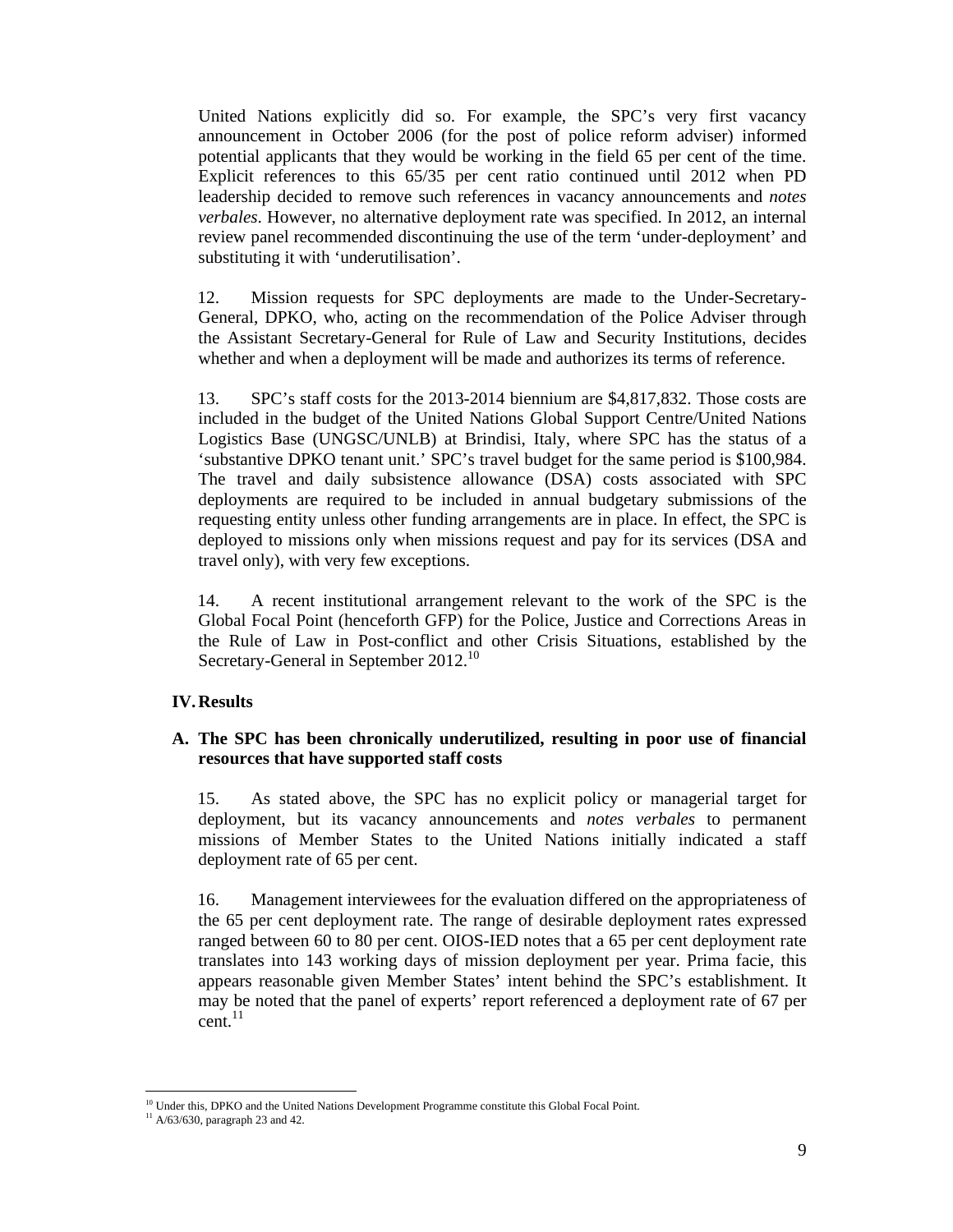17. Measured against the anticipated and communicated rate of 65 per cent, the SPC's actual deployment rate has fallen far short of expectations (see Chart 1). Between April 2007 and December 2014, it has had an average deployment rate of 33.5 per cent on the basis of staff actually on-board. This translates into 74 days of field deployment per 220 working days per year, 69 days less than anticipated.

18. Overall, its deployment pattern shows marked variations from year to year. Excluding 2007 (the year following when the SPC was created and still recruiting) and 2009 (its year of relocation), the lowest deployment rate was in 2011 with 27.8 per cent. If the exceptional years of 2007 and 2009 are excluded, the average deployment rate of the SPC rises to 37 per cent, 28 percentage points or 43 per cent less than the rate envisaged. Internal documents demonstrate that the SPC's low deployment has been a matter of concern for senior management, Member States, the Special Committee and the financial committees.

**Chart 1 Year-to-year deployment rate of the SPC 1 April 2007 to 31 December 2014 (per cent of available days)12**



19. The relatively high SPC deployments in 2008, 2010, 2013 AND 2014 are accounted for, respectively, by mission start-up in MINURCAT in 2008; postearthquake assistance to MINUSTAH and police component start-up for UNIOGBIS in 2010; mission start-up in MINUSMA in 2013; and mission start-up in MINUSCA in 2014.

20. The low rate of SPC's utilization has had financial consequences. Organization has had on its payroll staff members who, for reasons beyond their control, were not optimally utilised in the functions for which they were recruited.

 $\overline{a}$  $12$  The deployment rate is calculated by the ratio of 'actual number of days of SPC staff deployed to the field' to the 'total number of days based on SPC staff on board'. Data for 2007-2011 is taken from the SPC's time keeping system called the 'chrono'-system and from the 'time-sheet'-system for 2012-2014. The total number of worked days is based on the assumption of 220 working days per staff on board (5 working days per week, 52 weeks per year, subtracting 10 UN holidays, subtracting 2.5 leave days per month). In consultation with the SPC it is assumed that SPC staff worked six out of seven days per week while deployed to the field. Differing totals are due to data problems that could not be resolved.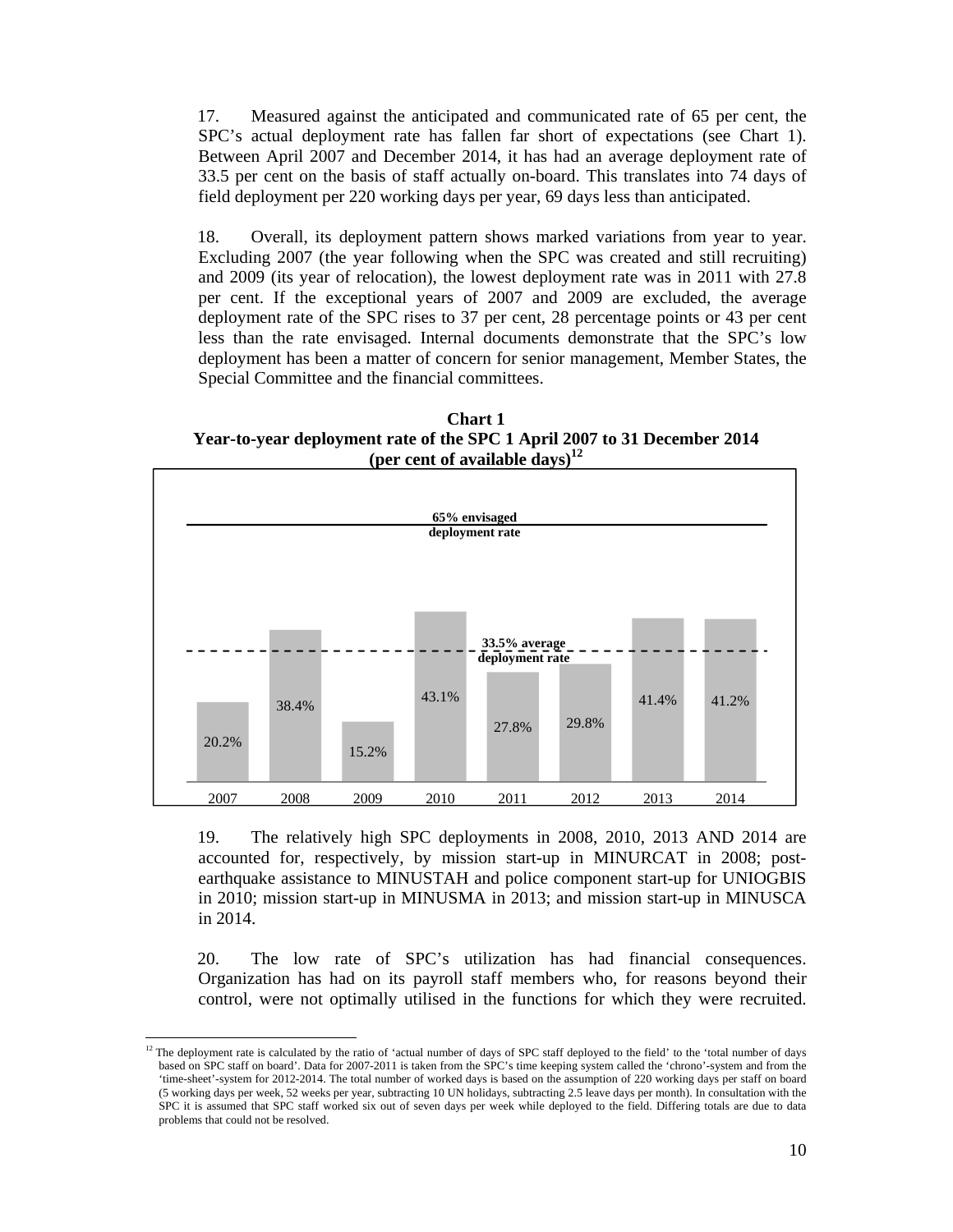From 2007 to 2014, the United Nations paid a total of approximately \$7.8 million as salary to poorly used personnel who were not field deployed for the anticipated 65 per cent.

#### **The SPC has been used inconsistently in mission start-ups, and its biggest contribution has been to existing missions**

21. Analysing SPC deployment patterns by its core functions, deployment data suggests that the SPC has been used inconsistently in its first core function of mission start-ups. For instance, it was not used when UNAMID was established or when MONUC was followed by MONUSCO. Despite a very limited contribution to operational assessments and evaluations of police components, the majority of its deployment days were for its second core function of providing assistance to existing missions.



**Chart 2 SPC deployment pattern by core function April 2007 to December 2014**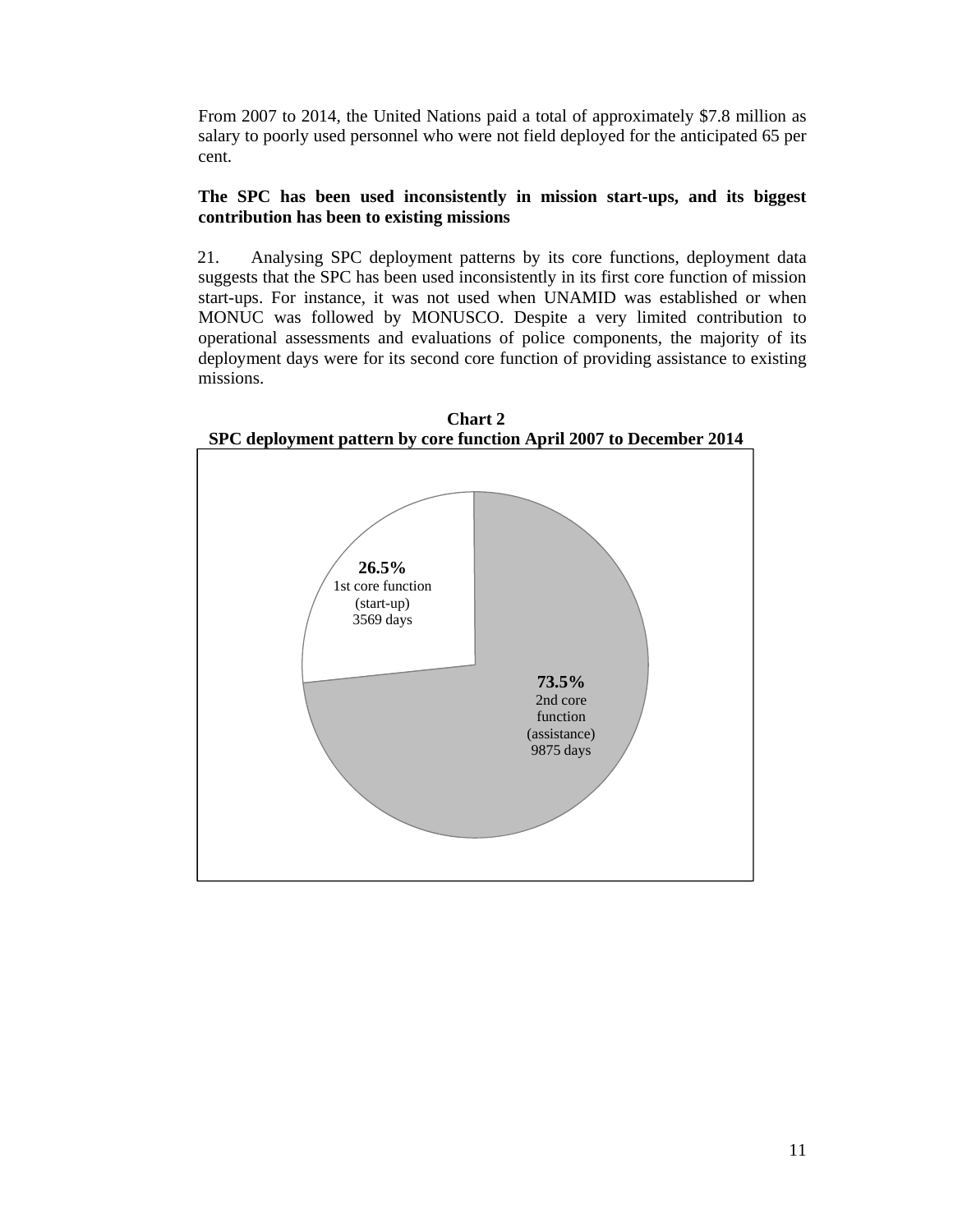| <b>1st core function:</b><br><b>Mission start-up</b><br>(3,569) |        | 2nd core function:<br><b>Assistance to existing missions</b><br>(9,875) |        |  |
|-----------------------------------------------------------------|--------|-------------------------------------------------------------------------|--------|--|
| <b>MINUSMA</b>                                                  | (1076) | <b>MINURCAT</b>                                                         | (1072) |  |
| <b>MINURCAT</b>                                                 | (801)  | <b>UNAMA</b>                                                            | (970)  |  |
| <b>BINUCA/MINUSCA</b>                                           | (774)  | <b>UNSMIL</b>                                                           | (895)  |  |
| UNOGBIS/UNIOGBIS                                                | (476)  | <b>UNPOS</b>                                                            | (887)  |  |
| <b>UNAMI</b>                                                    | (286)  | <b>MINUSTAH</b>                                                         | (779)  |  |
| <b>UNSMIL</b>                                                   | (78)   | <b>UNDP-CHAD</b>                                                        | (750)  |  |
| <b>UNISFA</b>                                                   | (78)   | <b>UNMISS</b>                                                           | (731)  |  |
|                                                                 |        | <b>UNMIL</b>                                                            | (699)  |  |
|                                                                 |        | <b>UNMIT</b>                                                            | (503)  |  |
|                                                                 |        | <b>WACI/UNODC</b>                                                       | (331)  |  |
|                                                                 |        | <b>UNISFA</b>                                                           | (324)  |  |
|                                                                 |        | MONUC/MONUSCO                                                           | (302)  |  |
|                                                                 |        | <b>UNMIS</b>                                                            | (236)  |  |
|                                                                 |        | UNOGBIS/UNIOGBIS                                                        | (229)  |  |
|                                                                 |        | <b>UNOCI</b>                                                            | (186)  |  |
|                                                                 |        | <b>UNOM</b>                                                             | (156)  |  |
|                                                                 |        | <b>CoESPU</b>                                                           | (137)  |  |
|                                                                 |        | <b>UNIPSIL</b>                                                          | (130)  |  |
|                                                                 |        | <b>UNOWA</b>                                                            | (130)  |  |
|                                                                 |        | <b>MINUSMA</b>                                                          | (118)  |  |
|                                                                 |        | <b>MINURSO</b>                                                          | (102)  |  |
|                                                                 |        | <b>UNAMID</b>                                                           | (59)   |  |
|                                                                 |        | <b>OHCHR</b> (Syria)                                                    | (45)   |  |
|                                                                 |        | <b>UNMIK</b>                                                            | (30)   |  |
|                                                                 |        | UNDP-MOZAMBIQUE                                                         | (24)   |  |
|                                                                 |        | DPA (Sahel)                                                             | (19)   |  |
|                                                                 |        | <b>UNAMI</b>                                                            | (15)   |  |
|                                                                 |        | <b>UNOAU</b>                                                            | (15)   |  |

#### **Table 1 SPC deployment days by first and second core functions until December 2014 (days deployed)**

#### **Large peacekeeping missions did not generate demand for the SPC proportionate to their size**

22. There is large variation in the deployment of the SPC. Its deployments, ranked by the number of total days deployed per mission, show, *inter-alia,* the following patterns:

- a. At the time of writing this report, the SPC's largest deployment remains its first deployment to MINURCAT,  $^{13}$  followed by its deployment to MINUSMA. All deployments to peacekeeping missions amount to 58.5 per cent of all deployment days of the SPC.
- b. MONUSCO and UNAMID, both large missions, made little use of the SPC's services. The police personnel in these two missions account for 33.1 per cent of the total police components in all peacekeeping missions but for only 2.7 per cent of the SPC's total deployment days for peacekeeping missions.<sup>14</sup>

 $\overline{a}$  $13$ The mission had a maximum strength of 259 police officers on 28 February 2010.

<sup>&</sup>lt;sup>14</sup> MONUSCO and UNAMID combined, had 4,118 police personnel approximately, as of 31 December 2014.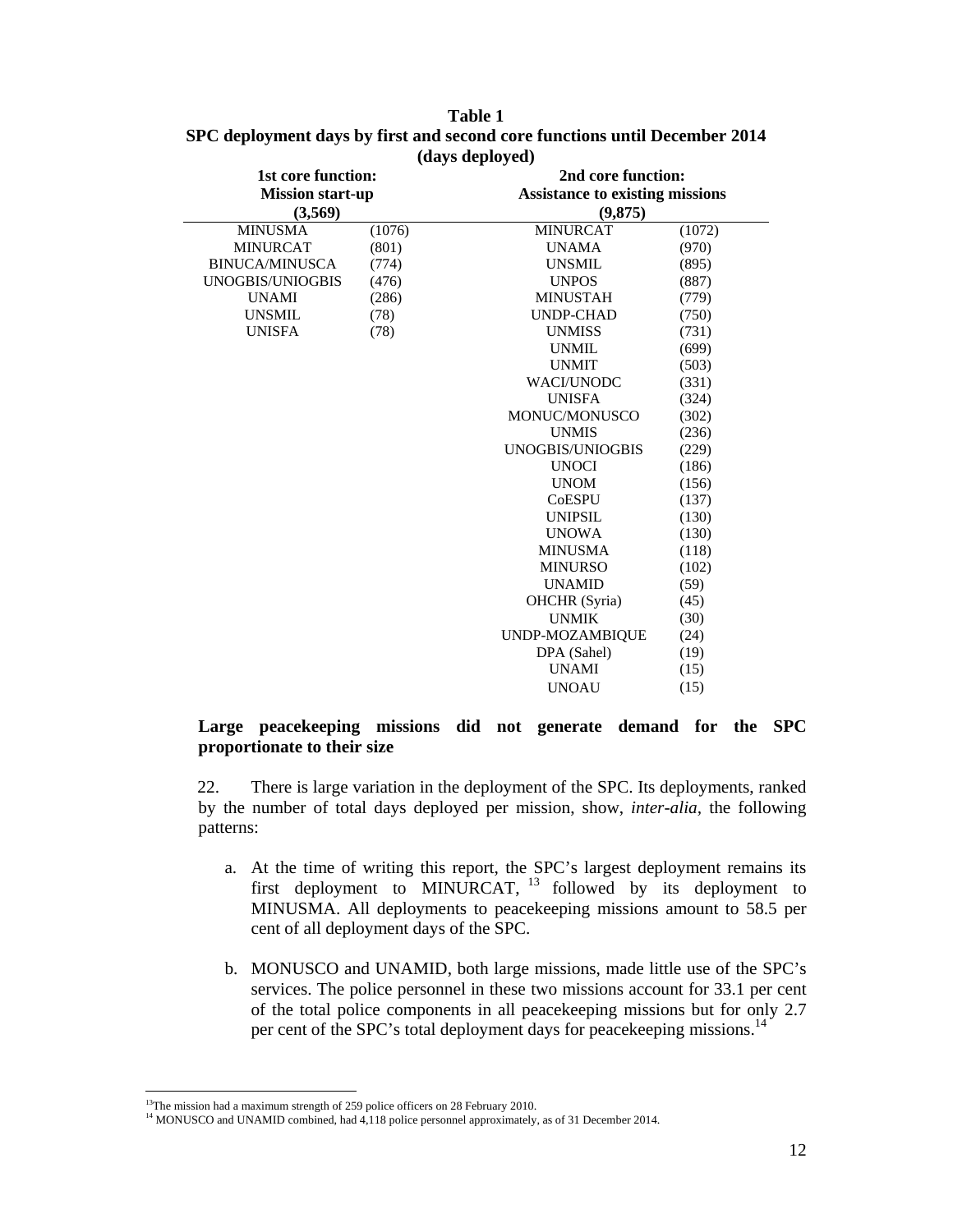c. MINUSTAH used SPC for fewer days than the three special political missions UNSMIL, UNAMA and UNPOS.<sup>15</sup>





#### **Special political missions generated significant demand for the SPC's services despite their tiny size as compared to peacekeeping missions**

23. General Assembly Resolution 60/1 of October 2005 describes the core functions of the SPC and mandates it to assist peacekeeping missions. The SPC's 2006 policy document specified its work as comprising only two core functions. In 2010, its responsibilities were extended to include providing assistance to missions

 $\overline{a}$ <sup>15</sup> MINUSTAH's police component numbered 4,391 in June 2010, which decreased to 2,256 in December 2014.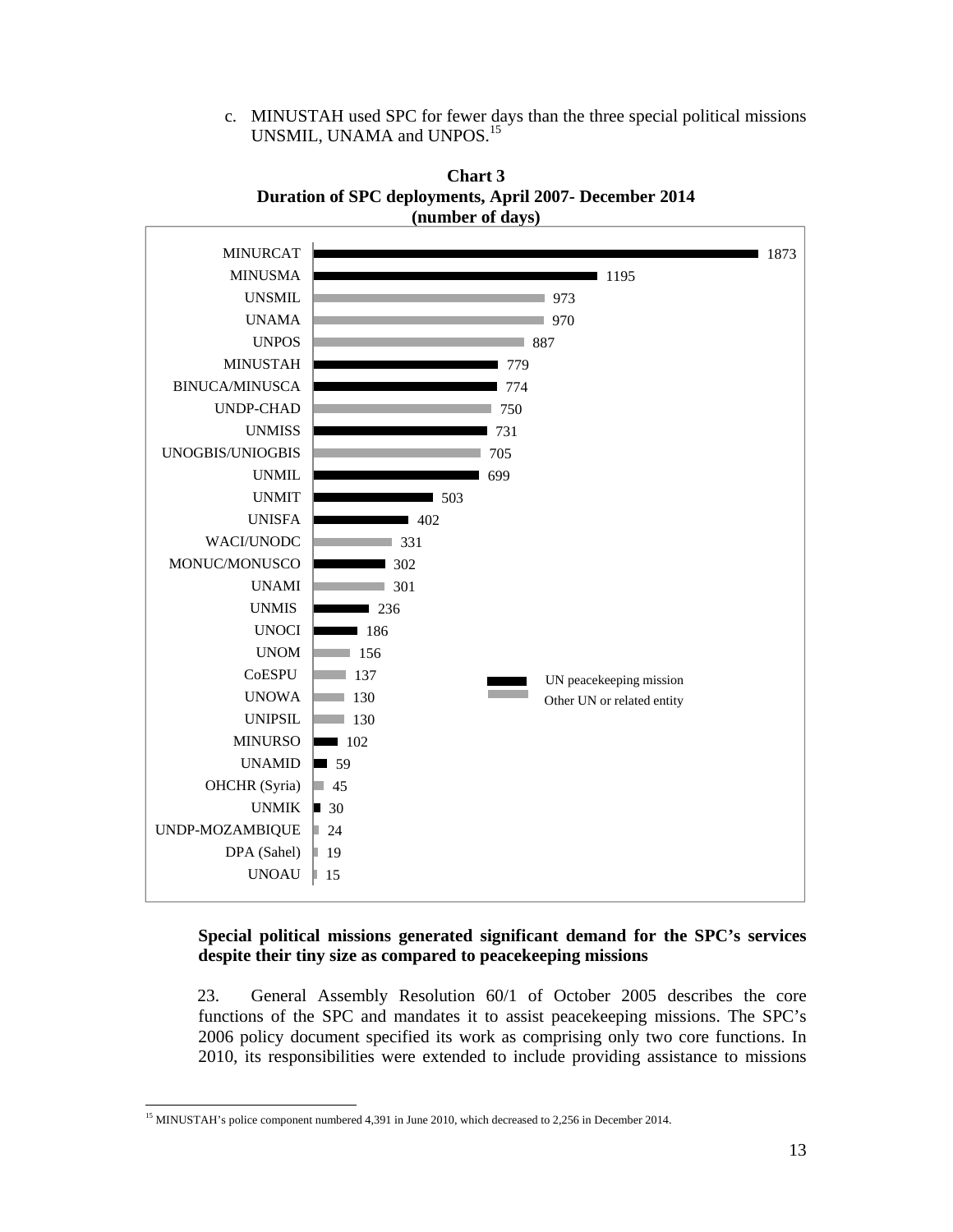led by DPA.<sup>16</sup> In 2013, its revised policy stated, 'in addition to its core functions, the SPC may be requested to provide expertise to other United Nations agencies, funds and programmes as appropriate and in accordance with relevant available skills.'

24. Taken together, these four documents suggest that peacekeeping missions were the primary clients, while assistance to DPA-led missions and United Nations agencies, funds and programmes was added subsequently. However, data shows that special political missions accounted for a disproportionately large percentage of the  $SPC$ 's total deployment time.<sup>17</sup> A total of 38 police personnel in all special political missions absorbed 4,141 days of the SPC's deployment time, whereas 12,752 police personnel in all peacekeeping missions accounted for 7,871 days of the SPC's deployment time. Among special political missions, UNSMIL accounted for most number of SPC deployment days. The SPC has been deployed to two UNDP-led missions: UNDP-Chad and UNDP-Mozambique in 2009 and 2011 respectively. In UNDP-Chad, it was deployed for a cumulative total of 750 days after its first deployment in 2011.



**Chart 4 SPC deployment days by entity April 2007 to December 2014** 

Source: DPKO/DFS & DPA fact sheets. As of December 2014 the total number of police personnel in peacekeeping missions is approximately 12,436. MINURCAT had 259 as of 28 February 2010 and UNMIT 57 as of 30 November 2012. Includes Formed Police Units (FPU) and Individual Police Officers (IPO). No data on number of police personnel available for UNDP and other UN entities.

25. The SPC's assistance to both special political missions and UNDP is clearly a valid use of its resources. At the same time, despite its low deployment rates and availability of staff, the extent to which special political missions have used the SPC suggests that the SPC's primary 'customers' – peacekeeping missions – have not paid adequate attention to SPC deployment as compared to other entities that were added to its responsibilities subsequent to its establishment.

 $\overline{a}$ 16 ST/SGB/2010/1.

<sup>&</sup>lt;sup>17</sup> For example, UNIOGBIS has 15 police personnel.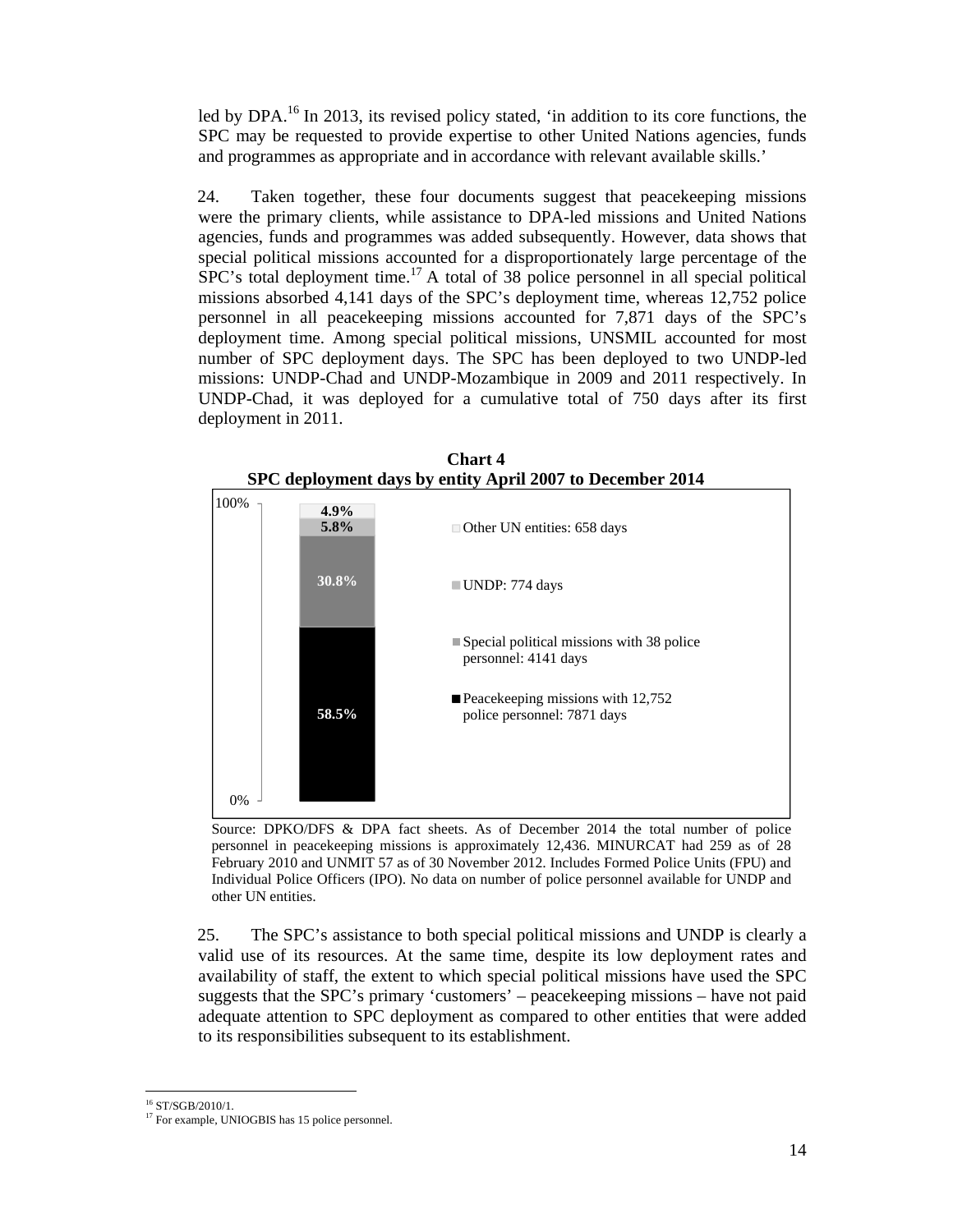#### **Some of SPC's occupational specialties are deployed more frequently while others deployed rarely**

26. There were marked variations in the deployment rate of the SPC's different occupational specialities (Table 2). Interviews with SPC staff revealed that its low deployment rate had surprised and dismayed many of them. Some considered their professional skills had not been optimally utilized while others emphasized their concern about inadequate use of resources. Interviewees suggested that because of their light workload, some of them improvised and created tasks and responsibilities that had little to do with their job description, such as creating induction packages for staff, in-house tool kits, research papers.

27. The SPC's occupational specialities can also be ranked by their deployment rate and cumulative days as follows:

| Deployment days and rate for each occupational specialty of SPC |                     |                    |                                   |                                    |
|-----------------------------------------------------------------|---------------------|--------------------|-----------------------------------|------------------------------------|
| <b>Occupational Specialities</b>                                | No. of<br>personnel | <b>Staff level</b> | <b>Deployment</b><br>rate $(\% )$ | <b>Cumulative</b><br>days deployed |
| Gender                                                          | 1                   | $P-3$              | 62.8%                             | 479                                |
| Police Planning                                                 | 2                   | $P-3$              | 43.0%                             | 944                                |
| Public Order                                                    | 3                   | $P-3/P-4$          | 43.0%                             | 1360                               |
| <b>Community Policing</b>                                       | 2                   | $P-3/P-4$          | 41.4%                             | 1172                               |
| Police Reform                                                   | 6                   | $P-3/P-4$          | 40.9%                             | 2509                               |
| Legal                                                           | $\overline{c}$      | $P-3/P-4$          | 40.7%                             | 848                                |
| <b>Transnational Crime</b>                                      | $\overline{2}$      | $P-3/P-4$          | 36.1%                             | 791                                |
| <b>Team Leader</b>                                              | 3                   | $P-5$              | 35.4%                             | 1227                               |
| Training                                                        | $\overline{c}$      | $P-4$              | 35.1%                             | 1128                               |
| Chief SPC                                                       | 1                   | $D-1$              | 23.2%                             | 330                                |
| Investigations                                                  | $\overline{2}$      | $P-3/P-4$          | 22.8%                             | 572                                |
| Police Analyst                                                  | 1                   | $P-3$              | 22.2%                             | 316                                |
| <b>Budget/Fund Management</b>                                   |                     | $P-3$              | 21.9%                             | 152                                |
| Police Information Technology                                   | $\overline{c}$      | $P-3$              | 21.4%                             | 387                                |
| <b>Team Assistant</b>                                           | $\overline{c}$      | FS4                | 20.9%                             | 72                                 |
| Logistics                                                       | $\overline{c}$      | $P-3/P-4$          | 19.6%                             | 400                                |
| Detentions                                                      | 1                   | $P-4$              | 18.6%                             | 261                                |
| Human resources management                                      | $\overline{2}$      | $P-3/P-4$          | 17.4%                             | 142                                |
| <b>Public Information</b>                                       | 1                   | P-4 (abolished)    | 12.6%                             | 111                                |
| Special Assistant                                               | 1                   | $P-4$              | $\overline{0}$                    | Not applicable                     |
| Administrative Support (GS)                                     | 2                   | $GS-5$             | $\theta$                          | Not applicable                     |
| <b>Total</b>                                                    | 41                  |                    |                                   |                                    |

**Table 2** 

Source: OIOS-IED analysis based on deployment data provided by DPKO/DFS. Public information post was abolished in 2012. Deployment rate calculation: Numerator: deployment days for each occupational specialty; Denominator: total available days for each occupational specialty.

28. Table 2 suggests:

- The occupational speciality of gender, which was added in 2010, had high demand, but still could not be deployed to the expected 65 per cent.
- Assisting in the reform of national law enforcement is a high priority for the police components of peace operations. However, as the highest deployed specialty (2509 days), it was deployed at only 40.9 per cent of the capacity.
- Police components also emphasise community policing, as evidenced by the demand for this speciality;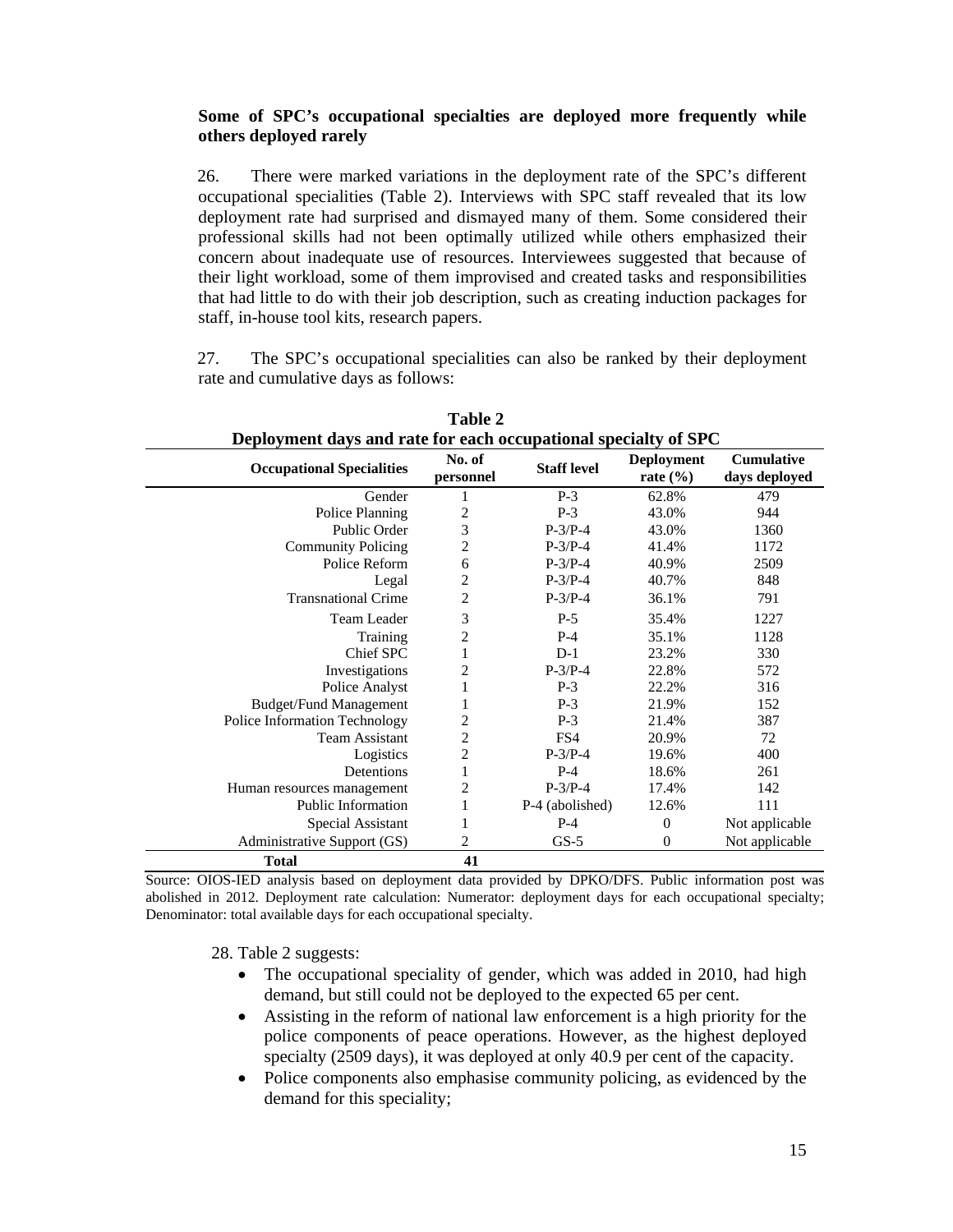- There was low demand for investigations expertise as missions consider they have this skill internally; and
- Occupational specialties, including police communications, public information and human resources management, had very low deployment rates.

#### **The SPC's occupational specialties have remained static**

29. Missions' specific needs for police assistance and skills change constantly. Despite operating in a demand-based environment and facing low deployment rates for several of its established occupational specialities, SPC's occupational specialities have never been reviewed or modified. The only exception was when its strength was increased by 17 with new specialities. While the Mission Management and Support Section (MMSS) of PD gathers information from missions on their projected need for SPC support, this has not been used for re-profiling SPC skills and expertise.

30. Interviewees suggested that considering the dynamic environment in international policing, there was a need to review the usefulness of the SPC's profiles to deliver the best service in the field. In addition, some stakeholder interviewees suggested the urgency of recruiting personnel with necessary language skills.

31. The PD emphasized its difficulty in rapidly modifying the SPC's occupational specialities owing to the lengthy process involved that required a change of job title and description to be approved by the General Assembly.

#### **B. Both financial and non-financial factors are inhibiting SPC deployment**

32. The SPC's financial model is a significant constraint on its operations. Twenty-two out of 60 interviewees (including PD management and stakeholders) emphasized the lack of funding for the SPC as a critical bottleneck. One SPC manager described its effects as "totally counterproductive" and suggested that "the budgetary committee" ought to be informed of such limitations. SPC staff also considered that the financial arrangements had prevented the SPC from responding to "real needs" in missions. "We are in nobody's budget," said one interviewee. However, funding was not perceived to be an issue during mission start-up, as the availability of funds was much greater.

#### **Efforts to encourage missions to budget for SPC deployments have made little headway**

33. In 2012, 19 peacekeeping and special political missions were strongly encouraged by DPKO/DFS via a code cable to include provisions for travel and DSA expenses for SPC deployments in their future annual budgetary submissions. 18 However, no mission has committed a budget for SPC deployment for the budget cycles of 2012-2013 and so far only two peacekeeping missions have made provisions for SPC's deployment by using their 2014-2015 approved budgets.

 $\overline{a}$ <sup>18</sup> Code Cable 1431.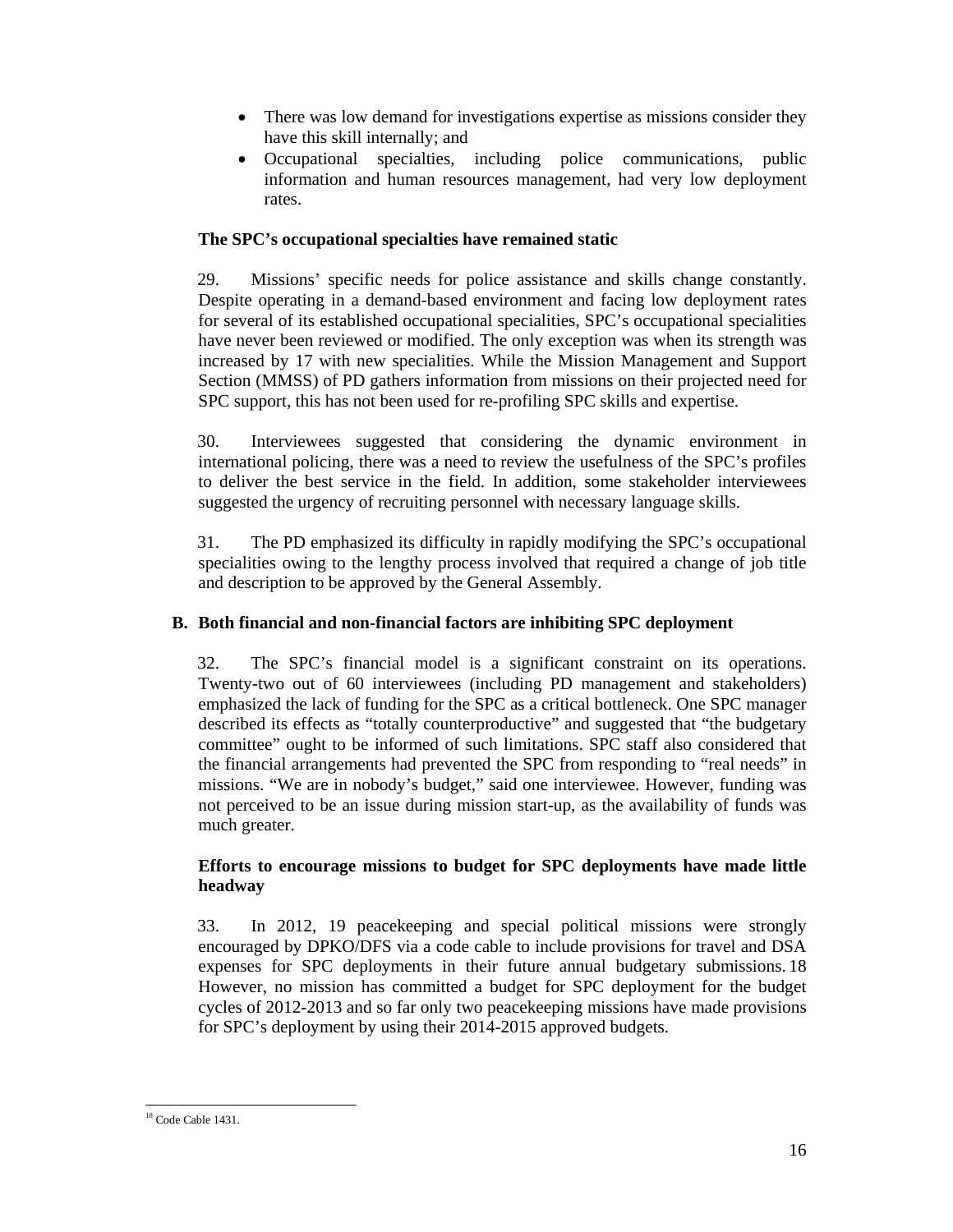34. During interviews, mission leadership commented on the difficulty of using the SPC due to funding arrangements and the obstacles in making financial provisions in their budgets for SPC deployments. Some stated that results-based budgeting was not flexible enough and allowed "no provision for contingency." One interviewee stated that the mission's budget personnel acted as a "filter" that questioned the use of funds for SPC deployment.

35. It is significant that the reasons given by missions for the non-inclusion of provisions for SPC deployment in their budgets appear to contradict the position held at Headquarters. The position of Headquarters' officials is that missions can budget for SPC deployments in advance and that current budgetary instructions require SPC travel expenses and DSA to be provided for upfront in missions' budgets.<sup>19</sup> This is an important disconnect between Headquarters and mission officials' understanding of what is permissible within the Organization's budgetary processes. This disagreement also suggests that restrictive interpretations of budgetary rules in missions are adversely impacting advance planning for SPC deployments.

36. Apart from apparent misunderstandings related to the budgetary process, mission interviewees also considered that funding for SPC purposes needed to be decided at higher levels, including at the level of the Special Representative of the Secretary-General (SRSG). It was felt to be a mission-wide concern, not only that of the police component. It was suggested that giving Police Commissioners greater leeway in decision making and control over their budgets would be a positive development.

37. Some mission staff also expressed the view that activities suggested by Headquarters, which were not a part of the mission's planning and not supported by the mission's budget lines, but for which Headquarters nonetheless required the mission to pay, would be viewed negatively and even opposed by mission budget personnel. The question of a budget for the SPC was, for them, one that should be addressed by Headquarters rather than missions. Furthermore, according to the SPC, a significant amount of DSA is owed to SPC staff for their completed deployments. According to the SPC, this presented a serious impediment to the individual staff members for their future deployments.

#### **Projected demand remains low for the SPC in 2014-2015**

38. The budgetary constraints that act as a brake on the SPC's deployment are expected to continue, and only two peacekeeping missions and two special political missions (MINUSTAH, UNMIL, UNIOGBIS and UNAMA) have responded with a willingness to use the SPC for budget period 2014-2015, although they did not make provisions for the SPC's deployment in their original budgets.

39. Within DPKO, the reported reason for this demand shortfall was that missions were "hesitant to request SPC support and prefer to use the existing expertise within the UNPOL component due to non-availability of funding, short deployment span and [the lack of] continuity in the implementation of programmes." Both MONUSCO and UNAMID have ruled out any deployment of SPC in 2014-2015. So far, two

 $\overline{a}$  $19$  See A/63/630 page 8, paragraph 21.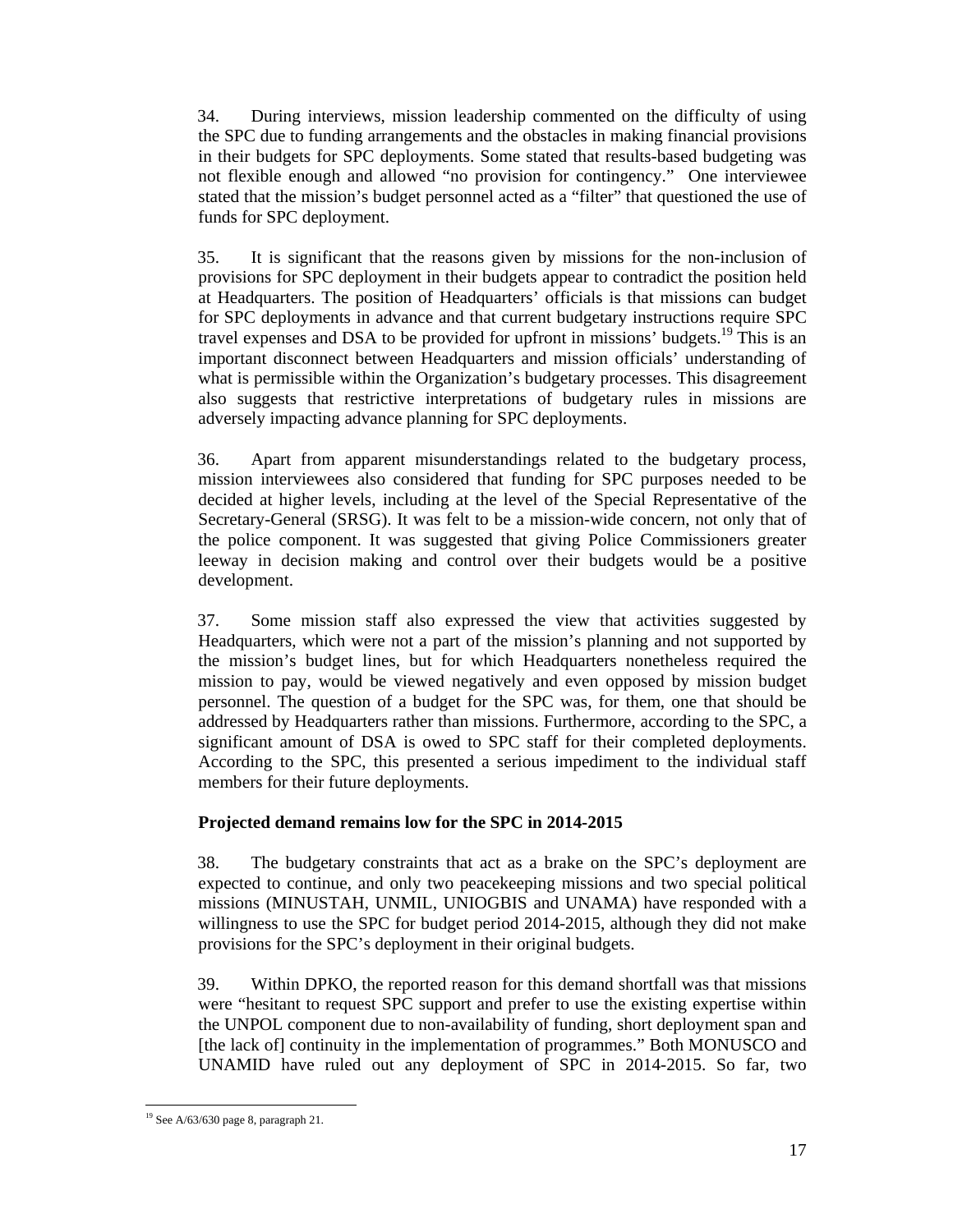peacekeeping missions have made provisions for the SPC's deployment by using their 2014-2015 approved budgets.

#### **Non-financial factors also reduce demand for the SPC**

40. Missions generally considered the SPC's normal deployment span of three to six months too short. MINUSTAH, for example, reported a lack of qualified civilian police expertise to support the technical advisory services required for the development of the Haitian National Police (HNP) in the areas of personnel, budget and finance, procurement and supply, legal affairs, logistics management, monitoring and evaluation, project management, registry and archives, forensics, and information technology.20 When asked why it had not approached the SPC for these skills, the interviewee stated that the short-term deployment of SPC did not make the effort worthwhile. The mission was seeking longer-term solutions. Other missions shared this view.

41. Limited awareness about the SPC, its role and capacity also contributed to low demand, with 13 interviewees referring to this factor. Document analysis reinforces this point. For example, a confidential DPKO/DFS evaluation document analysed and catalogued in detail the skills profiles that would be needed for a mission in terms of civilian police capacities but made a brief reference to the SPC, stating that recruitment gaps for capacity building personnel were unlikely to be completely eliminated and the SPC could be used to cover future gaps. In addition, interviews with the Integrated Operational Teams (IOTs) of DPKO/DFS showed that they were rarely involved in promoting SPC deployments to missions, considering it a decision best made at the mission level. PD management has recently been trying to increase the SPC's visibility through bulletins, leaflets, and information packages. These have worked only partially. Within the SPC, the preferred solution to low awareness was that the SPC should be authorised to directly approach the missions in order to better "sell its services." PD management stated that this solution is already being implemented.

42. A third factor depressing demand is scepticism in some missions about the added value offered by the SPC's deployment. In particular, some missions considered themselves relatively self-sufficient owing to the size of their police components. One mission that had been without a Police Commissioner and a Deputy Police Commissioner for a prolonged period did not consider it necessary to use the SPC's assistance to help fill the leadership gap. Another was of the view that it had the skills it needed, including in specialized fields such as forensics. However, when the mission needed specialized police personnel, its strategy was to keep United Nations police posts vacant, and fill them through requests to police-contributing countries rather than turn to the SPC for such needs. Some missions were also of the view that SPC personnel who did not have prior peacekeeping experience were inadequately qualified to offer advice to missions given the complexity of the peacekeeping environment. In fact, the percentage of SPC staff with prior peacekeeping experience has been declining since 2012, even though the 2008 panel report recommended that such experience should be required when recruiting.<sup>21</sup> Current vacancy announcements demonstrate that prior peacekeeping experience is

 $\overline{a}$  $20$  See S/2013/493, page 6.

<sup>21</sup> Para 63 of A/63/630.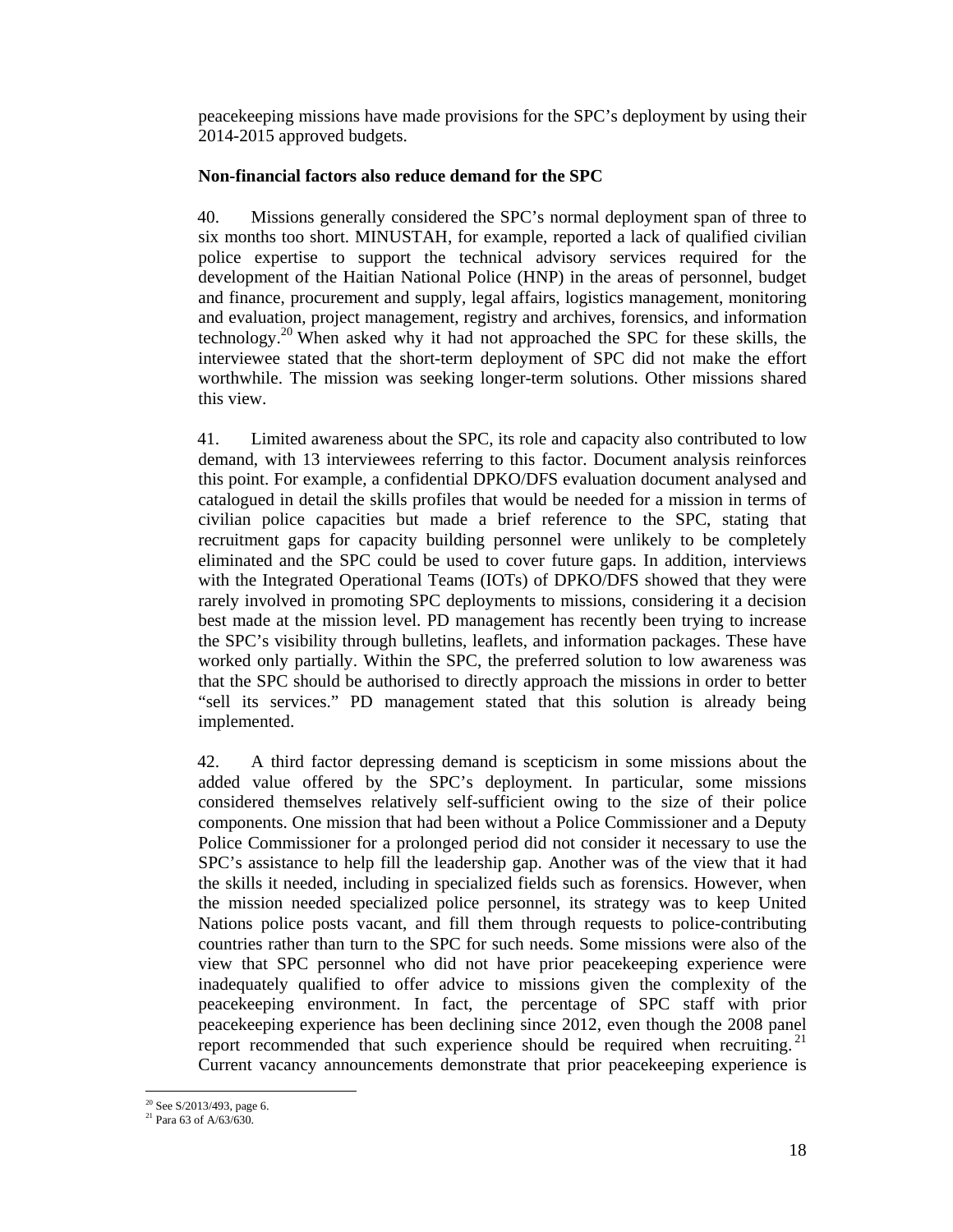not a requirement, although such experience is given greater importance in the subsequent selection process.



Data provided by SPC; data as at end-December; excludes administrative staff.

43. A host country's preferences can also influence a mission's demand for SPC services. In one case, a host country preferred that, in order to build up its national police capacity, the mission should procure specialist skills from another Member State on a bilateral basis. The mission stated that the SPC did not "figure into this chain of events at all."

#### **Missions request SPC services to acquire expertise they lack internally on an ad hoc basis**

44. Despite the financial and non-financial constraints that adversely affect the SPC's deployment, missions requested the SPC's services for varied reasons. Overall, the SPC has been deployed to missions to provide advice, expertise and assistance to the police components of existing United Nations peace operations for approximately 73.5 per cent of its actual days deployed. $^{22}$ 

45. Sixteen out of 29 mission interviewees stated that missions primarily requested the services of the SPC when they considered that they lacked the required expertise or capacity within their police component to address their ad hoc needs. One mission, for example, requested the services of the SPC in 2013 when it could not obtain unarmed and uniformed police officers from Member States.

46. Another factor affecting the likelihood that a mission will request the SPC's services is the extent of knowledge and experience of the head of police component or mission leadership concerning the SPC and its services. The existence of such knowledge made it more likely that those individuals would ask for its services again, in the same or a subsequent mission. They also passed on their knowledge about the SPC to their staff, who, in turn, were positively influenced in their perceptions of the SPC. This factor was observed in three missions.

 $\overline{a}$  $22$  The percentage includes deployment to peacekeeping mission, special political missions, UNDP, and UNODC, etc.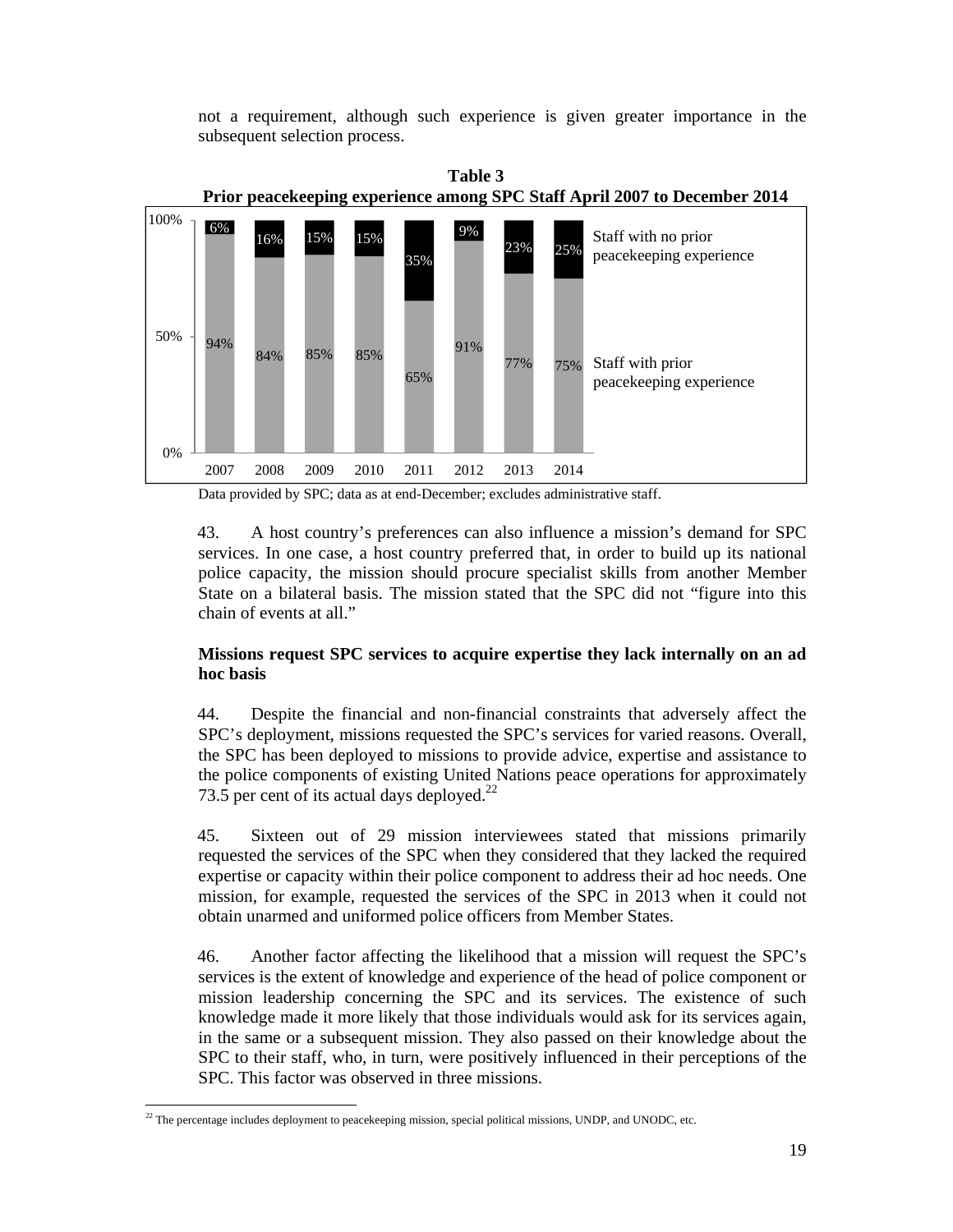47. The specific nature of assistance provided also influenced requests for further assistance from the SPC. Where such assistance had been provided, repeat requests for the same service were more likely. One example is the 'E-Smart system' that was first introduced to UNMIT to collect data electronically about the progress being made in the capacity building of national police. Such assistance was requested by MINUSTAH under the acronym 'H-Smart' and now is being again requested by UNMIL under the acronym 'L-Smart'. The same is true for the SPC personnel. When deployed SPC personnel had performed to a mission's satisfaction, the mission was more likely to request their services again, specifying the previously deployed personnel by name.

#### **C. When deployed, the SPC has made a plausible and positive contribution to missions' police-related work and tasks**

#### **Mission stakeholders provided many specific examples of how the SPC has supported their work**

48. Any assessment of the results of the SPC's work must take into account its limited strength, the size of its teams (which are typically small when deployed to existing missions and larger when deployed during mission start-up), its short deployment time spans and the ambitious role envisaged for it in its 2006 and 2013 policies.

49. The SPC's own budget performance reports provide inconsistent information on its results. For example, the SPC reported on its expected accomplishments using the results-based-budgeting framework listing planned indicators of achievement, planned and actual outputs in its annual budget performance document during the 2010-2011 and 2012-2013 budget periods. For the 2011-2012 period these details are not provided and the SPC's performance is reported only more generally in the main text. The SPC's reported outputs mostly exceeded its planned outputs.<sup>23</sup>

50. With respect to the utility of its work, 19 out of 29 mission interviewees responded positively and with specific examples. Aspects highlighted included:

- Assisting in the mission's reconfiguration and drafting the concept of operations;
- Assessing and supporting the building national police capacity;
- Assisting the mission's gender mainstreaming work;
- Assisting in database management to better assess existing national police capacities;
- Providing personnel after a natural disaster that caused critical shortfalls in a mission's police leadership;
- Drafting police-related legal documents;
- Liaising and interfacing with local security officials;
- Providing assistance in ad hoc investigations;
- Drafting documents used for soliciting donor support;
- Establishing a presence in the country, handling training and recruitment and setting up field offices;

 $\overline{a}$ <sup>23</sup> See A/66/603, A/67/582, A/68/575.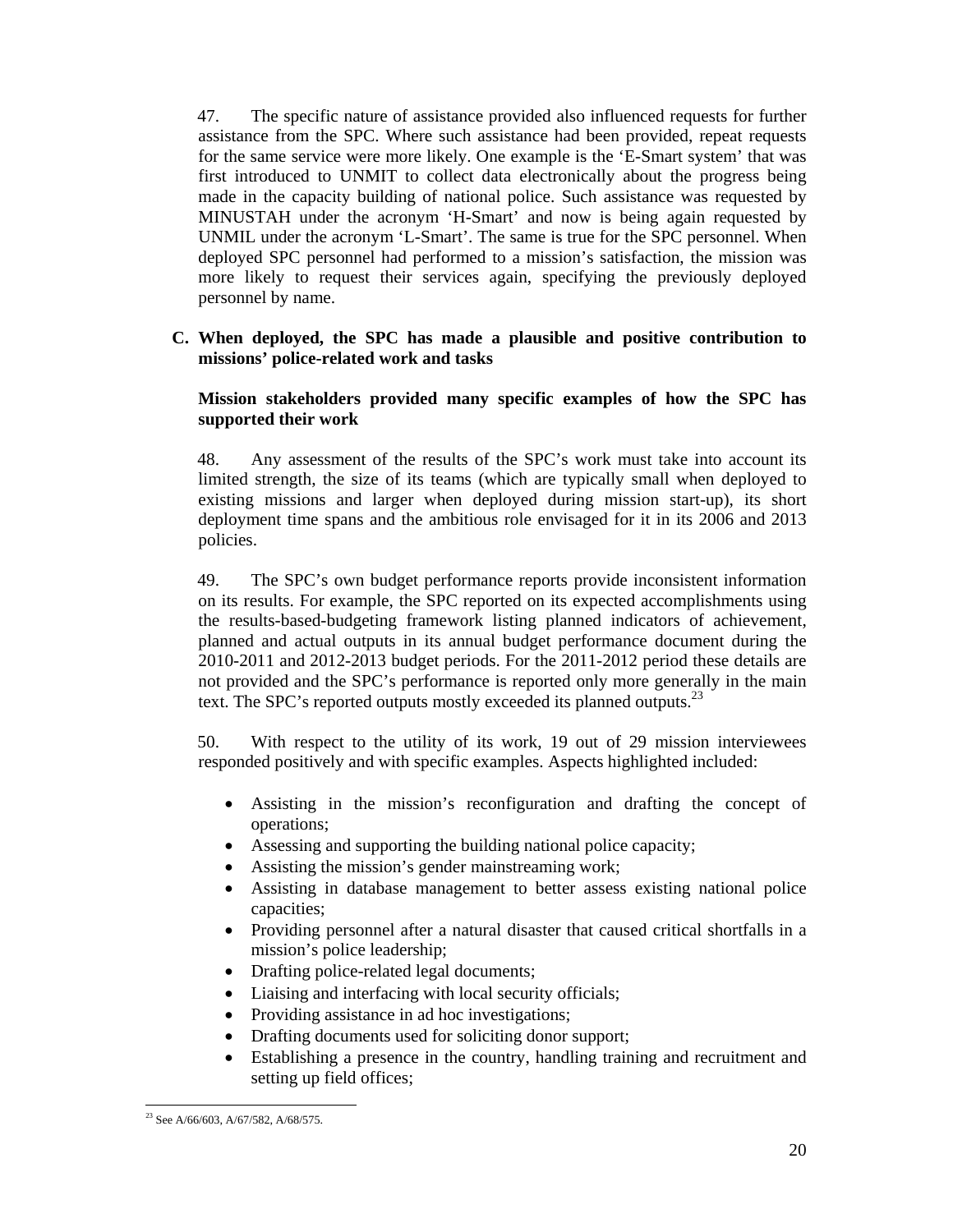- Filling missions' human resources gaps; and
- Providing cost-efficient remote assistance to missions for on-going projects.

51. Mission interviewees described the SPC's contributions as "useful", "helpful" and "forthcoming." Some interviewees stated that it was "cheap" compared to hiring consultants. One mission stated the SPC had helped it "gain one and a half to two years" in its work towards building national police capacity. Overall, support was strong for the concept behind the SPC and its staff was positively assessed as taskoriented.

52. One recent example of the SPC's work is its assistance to MINUSMA during its start-up phase. The SPC's 10-member team assisted the transition of the Africanled International Support Mission in Mali (AFISMA) to MINUSMA in cooperation with the United Nations Office in Mali (UNOM) and the Economic Community of West African States (ECOWAS) and the African Union.

53. Mission interviewees in MINUSMA appreciated the SPC's assistance to the mission in developing its command and control mechanisms in the field during its start-up phase. Interviewees stated that the SPC worked closely with national authorities while providing training for election security and assistance in organizing its formed police units. It was also noted that the transition from the SPC to permanent police mission leadership was smooth. Its legal assistance on the standard operating procedures and a memorandum of understanding between the national minister of security and the mission on police issues was especially valued.

54. Areas for improvement were also noted. The SPC's assistance to MINUSMA in transnational crime, for instance, was considered 'premature' as there was insufficient national capacity and interest. It was also noted that the SPC team did not have enough French-speaking personnel.

#### **The SPC has been versatile in its products and services**

55. As noted above, the SPC's occupational specialities have not changed since its establishment except when its strength was increased in 2010. Despite this, a purposive sample of the SPC's outputs demonstrated that it has been versatile, delivering products and services adapted to different mission needs. For example:

- In 2010-2011, during its start-up mission to UNAMI, the SPC assessed the professional and technical performance of the Iraqi police service and also drafted standard operating procedures for the Police Adviser's office;
- In 2011-2012, the SPC provided logistics expertise to UNSMIL and drafted the training curriculum for the integration of revolutionaries into the police;
- In 2010-2011, it assisted MONUC, by, *inter-alia*, reviewing and adjusting the concept of operations;
- In UNAMA in 2013, it successfully advocated for the inclusion of female police officers in a conference;
- In MINUSTAH in 2012, it deployed to assist with an allegation of sexual exploitation and abuse (SEA) that reduced response time considerably and increased timeliness of conclusions and reporting significantly; and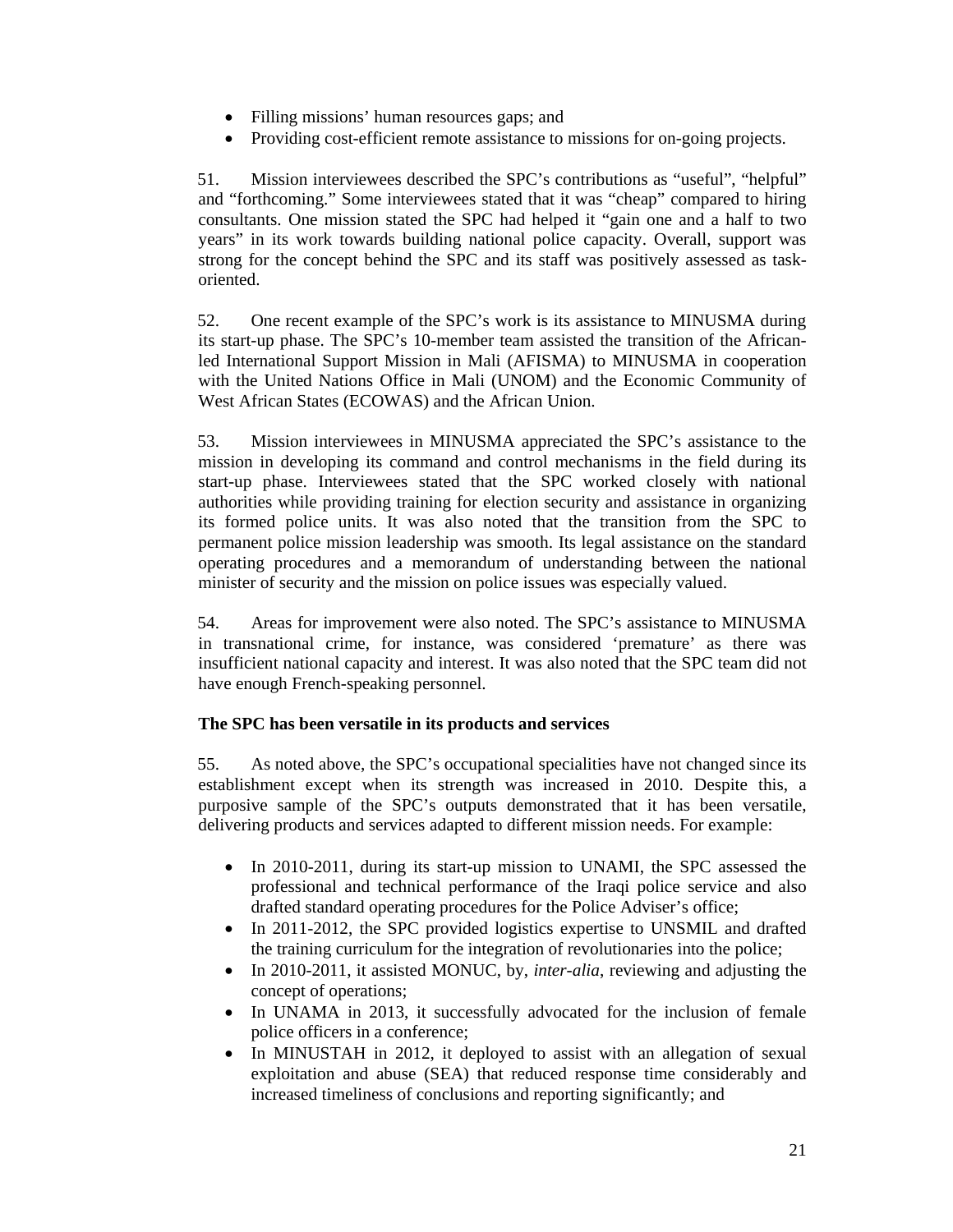• In 2013, it assisted UNMIL in assessing the financial management capabilities of Liberian police though a high-quality and targeted analysis.

56. However, in some cases, the SPC's involvement in projects could have been planned better. In 2011-2012, it participated in a mission under West African Coast Initiative (WACI) to Guinea, which was established to enhance United Nations engagement in addressing illicit drug trafficking and transnational organized crime in West Africa. The SPC's recommendation that its expertise in organized crime and investigations should be utilized for enhancing the capabilities of transnational crime unit was not followed up upon. Nor was there a 'detailed joint assessment report' that was referenced in its post mission report. The entities responsible for leading WACI did not turn to it for any further assistance, thus bringing its involvement in the project to an end. $^{24}$ 

57. Interviewees also pointed out that the SPC had not functioned as a lessons learned centre. The SPC has made almost no contributions to the peacekeeping Policy and Best Practice Service since 2007, although this was required under its 2006 and 2013 policies. For instance only two After Action Reviews from 2008 and 2013 can be found in the Policy and Practice Database.

**D. Risks of duplication and poor cohesion within PD, low visibility of SPC's reported results, inadequate support for partnerships, and uncertainty about its location remain as constraints** 

#### **There is potential for duplication between the SPC's work and other sections of PD**

58. Interviews with PD personnel suggested sharply competing visions with respect to the appropriate role that the SPC should play in relation to planning for new missions. Both the SPC and the Strategic Policy and Development Section (SPDS) of PD have been assigned this role, creating the potential for duplication. In addition, there is the potential for duplication with respect to following up after the SPC's deployment in missions. Currently, there is lack of clarity concerning which entity – the SPC or MMSS - has this responsibility and interviews within PD disclosed sensitivities around this issue. Even missions that gave positive feedback noted the lack of follow-up procedures after its deployment and its lack of engagement with missions on a regular basis to assess their needs.

#### **Internal cohesion of the SPC within PD is a long-standing issue**

59. Although it is one of the four sections of PD, the SPC has a history of strained relationships within the division. Present in a mild form even when the SPC was based in Headquarters, this has become more acute since its relocation to Brindisi. Various factors appear to have contributed to this, including unclear roles and expectations around the SPC's work vis-à-vis other sections of PD. Specific issues brought to the notice of the evaluation team included lack of consultation with the SPC while planning for missions in Headquarters. Without such involvement, it was

 $\overline{a}$ <sup>24</sup> These included ECOWAS, DPKO, DPA/UNOWA, UNODC and Interpol.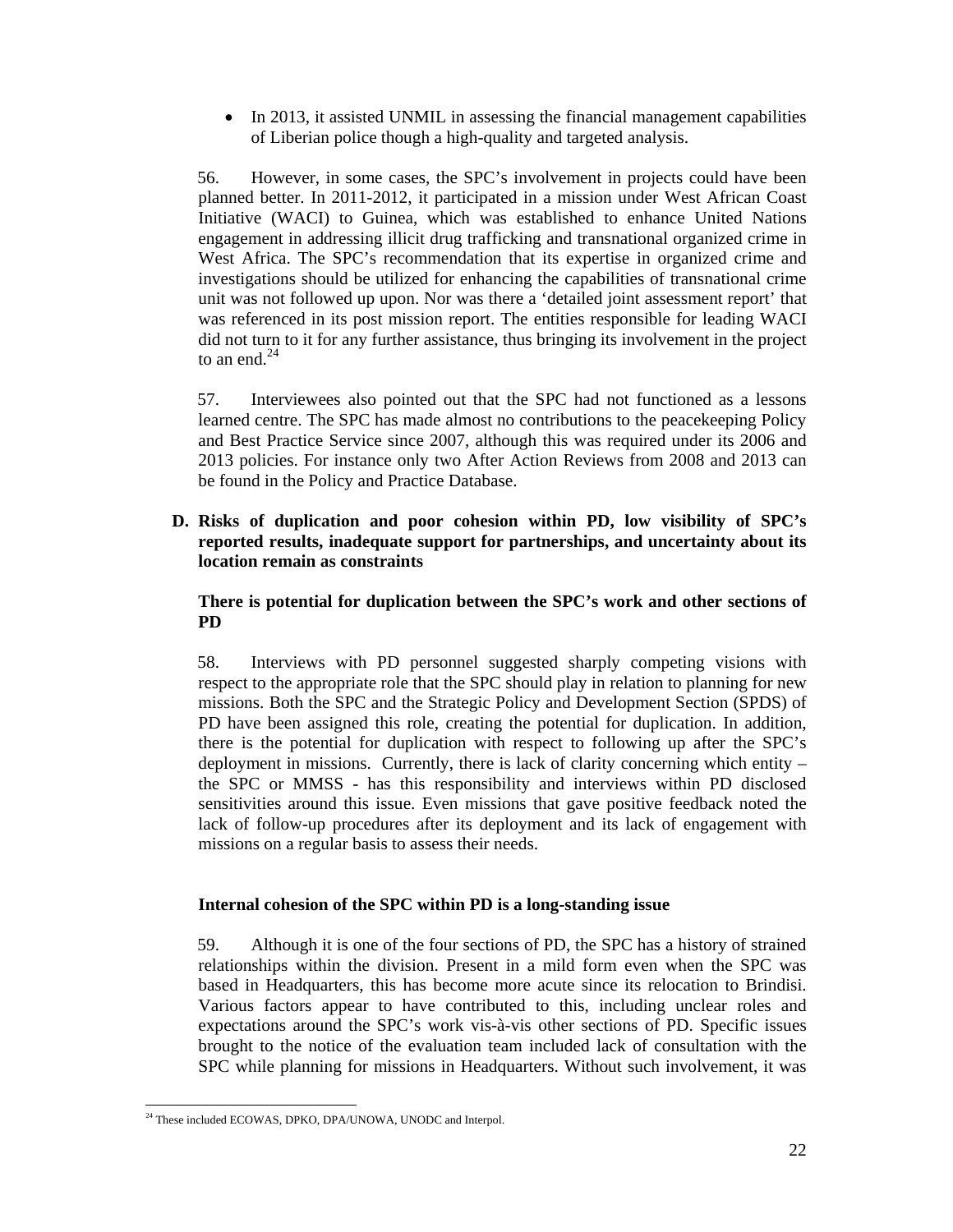felt that SPC staff risked arriving in missions without the requisite amount of knowledge. On the other hand, some interviewees in Headquarters were unwilling to concede any role to the SPC in mission planning, seeing its role only as 'tactical'. In one instance, the SPC was not copied on critical documents even when SPC members had made notable contributions. In addition, it was pointed out that the SPC does not share a common computer drive with other sections of PD, which was said to hamper inter-section information flow and collaboration.

60. PD management is aware of this long-standing discontent and has taken concrete steps to address the situation recently. During interviews, SPC staff responded appreciatively to visits by PD management as demonstrating commitment to improve matters. Though the situation has improved the influence of the past remains.

#### **Established reporting mechanisms do not favour visibility of the work done by the SPC**

61. The SPC's work is barely visible within the Organization's established reporting documents. There are two aspects to this challenge. First, the SPC reports on its results within the budget performance documents of the UNGSC/UNLB. As the nature and substance of their work is very different, this does not favour the SPC's visibility to internal and external stakeholders. Second, the SPC's work is not generally referred to in the Secretary-General's mission-specific reports to the Security Council. It is only recently that there has been some change, with references to the SPC in two reports of the Secretary-General on MINUSMA.<sup>25</sup>

#### **The SPC has been inadequately supported in DPKO's partnership with UNDP with respect to the Global Focal Point for Police, Justice and Corrections Areas in the Rule of Law in Post-conflict and other Crisis Situations**

62. An important development in international policing was the establishment by the Secretary-General in 2012 of the GFP for the Police, Justice and Corrections Areas in the Rule of Law in Post-conflict and other Crisis Situations. DPKO and UNDP were appointed as the two co-leaders for the GFP arrangement. Under the terms of the partnership, the responsibilities of the GFP in New York include 'drawing upon expertise in United Nations entities' and 'making them available to colleagues in the field'.<sup>26</sup>

63. Interviewees recognized the relevance of SPC's work to the GFP. They pointed out potential synergies, suggesting that while UNDP was better placed to financially support police projects, the SPC could provide police expertise at competitive rates. However, the relevant personnel in UNDP had limited knowledge about the SPC, suggesting that PD has been unable to mainstream the SPC in GFP arrangements in UNDP Headquarters. As a result, the SPC has been rarely deployed to assist UNDP field offices in developing national police capacities.

#### **There is a long-running but inconclusive debate on the SPC's location in Brindisi**

<sup>&</sup>lt;sup>25</sup> See S/2013/338 and S/2013/582.<br><sup>26</sup> Fact sheet: Global Focal Point for Police, Justice and Corrections jointly issued by UN peacekeeping and UNDP.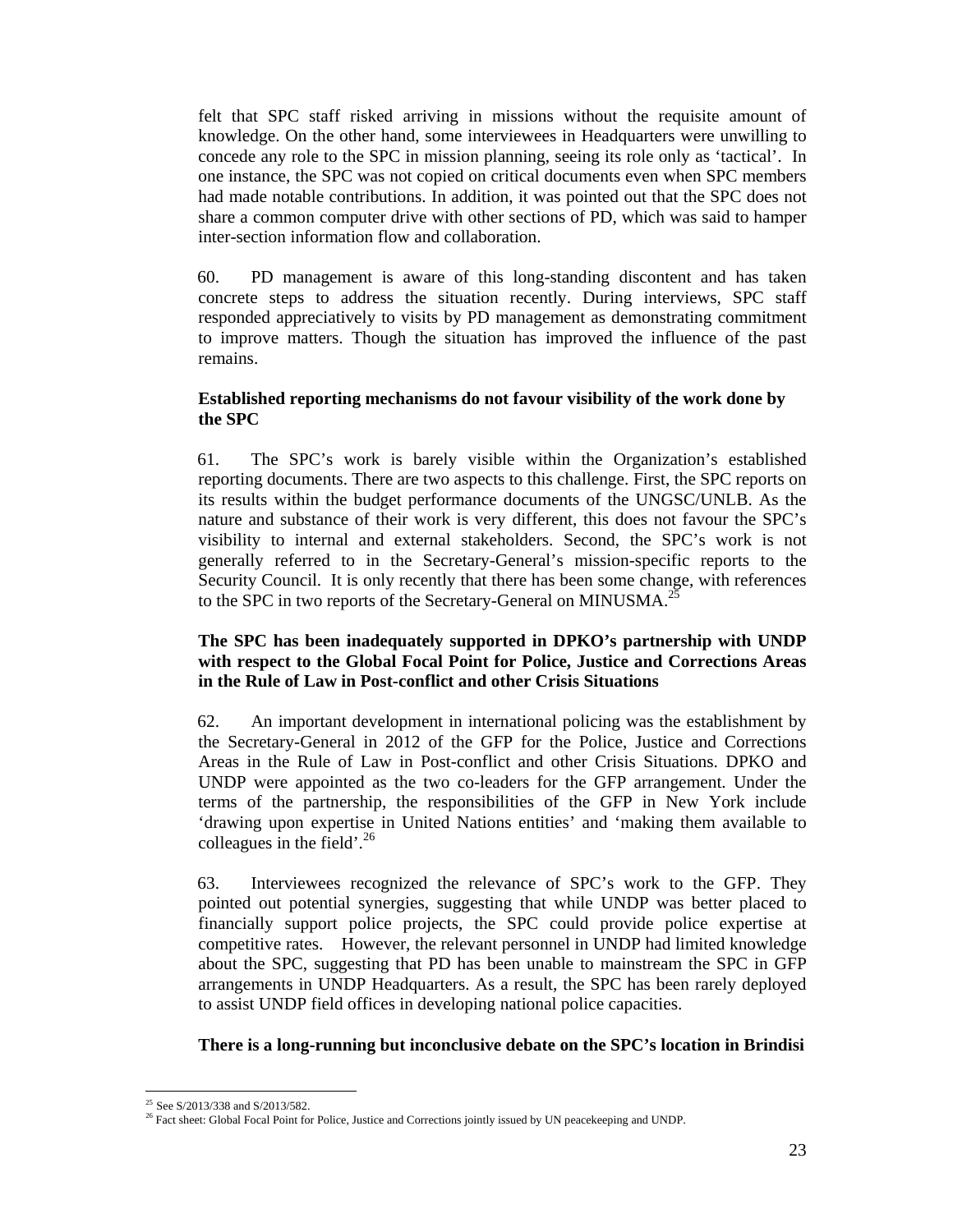64. Since the SPC was relocated to Brindisi in 2009, a lively debate has existed within DPKO/DFS about the suitability of its location. Interviews demonstrated the materiality of this issue for DPKO/DFS management. In the main, two schools of thought exist: the first favours its current location ('the Brindisi school') while the second prefers relocation back to New York ('the New York school'). With some notable exceptions, most missions that have used the SPC's services do not fall into either of these schools. For them, it is immaterial where the SPC is located.

65. The Brindisi school argues that the SPC is closer to missions but is unsure if this has been actually converted into 'rapid' deployment. It also considers that Brindisi enables the SPC to maintain the appropriate distance from bureaucratic processes in Headquarters. Nevertheless, it would like to see closer working relations with New York.

66. The New York school is numerically much stronger than the Brindisi school. It argues that the SPC's current location allows it little involvement in Headquarters planning and decision-making processes and deprives it of adequate visibility and opportunities for interactions with stakeholders, reducing its relevance. One interviewee questioned whether "being in Brindisi hinders their cross-pollination, ability to test assumptions, get feedback, review lessons learned with other parts of PD." It emphasises the limitation of the two-hour working time overlap because of their time zones and argues that relocation of the SPC to New York would enable the PD to better backstop missions. Additionally, it highlights the perceived mismatch between the UNGSC/UNLB's work and the substantive nature of SPC's responsibilities and refutes the contention that its location in Brindisi offers any advantage in air travel to missions. Air travel connections from Brindisi were seen as limited. A minority also called for the consideration of Entebbe as the SPC's location.

#### **V. Conclusion**

67. The SPC marked a conceptual milestone in international policing. With its establishment, missions had assured and continuous access to police expertise required in their life cycle that was not readily available within the mission previously. At the same time, nearly nine years after the SPC's establishment, it is now necessary to reassess the two fundamental assumptions on which it was based. The first was that the number, scale and scope of police operations were themselves a guarantee of sufficient demand for the SPC. The second was that its primary users - United Nations peacekeeping missions - would set aside sufficient funds for it from their budgets. Both these assumptions were too optimistic or were not properly managed.

68. Overall, peacekeeping missions, with their large number of police personnel of more than 12,400, have not, in the aggregate generated the anticipated demand due to a number of factors, including both financial and non-financial ones. As a result, from 2007 to 2014, the SPC has been chronically underutilized, with an average annual field deployment of 33.5 per cent against the anticipated rate of 65 per cent indicating an estimated \$7.8 million in poorly used staff costs and only a very partial success, despite the notable work it has done when actually deployed.

69. The SPC's various challenges need to be urgently addressed, as the concept behind the SPC still remains valid. All appropriate steps should be taken to improve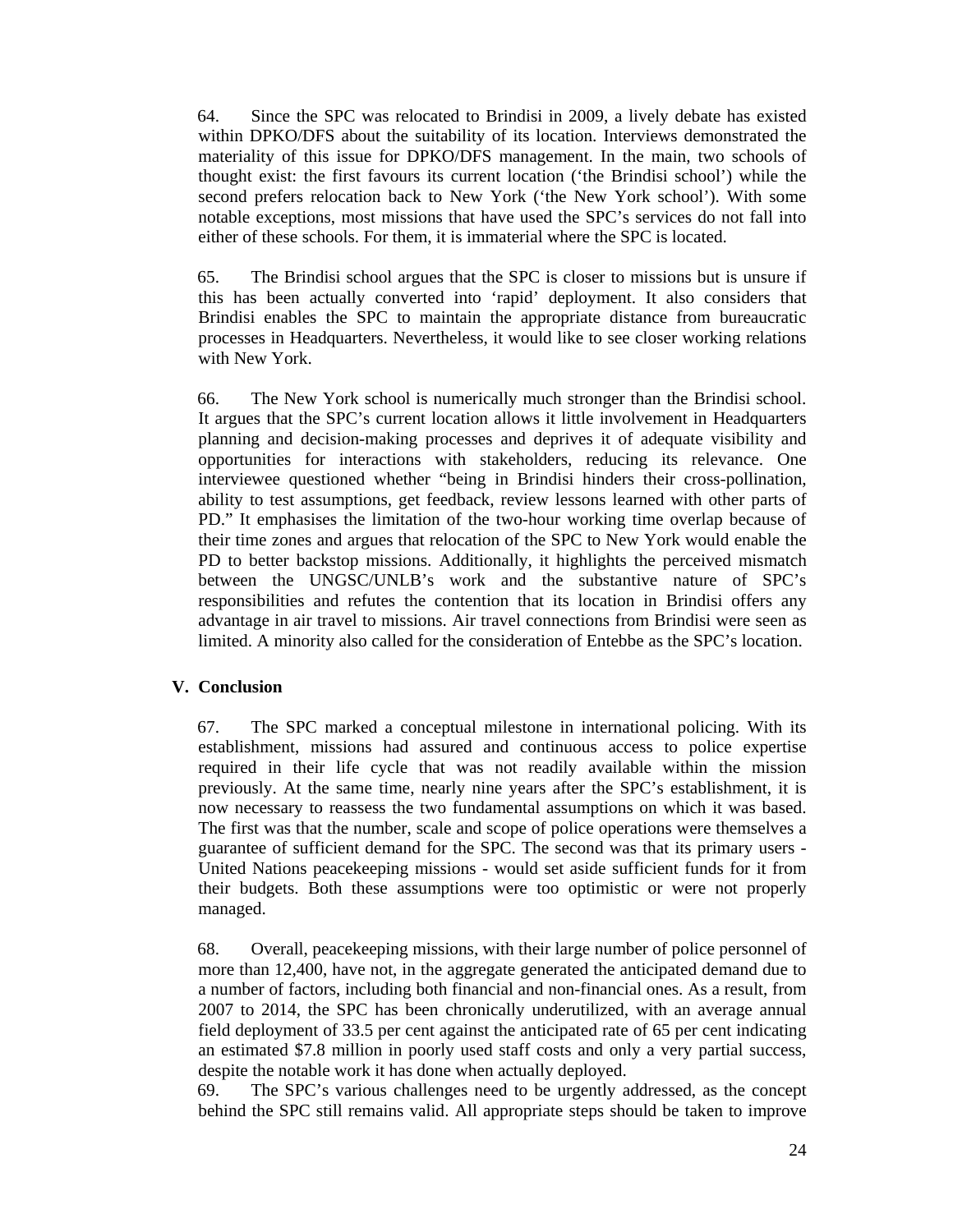the SPC's deployment, as this is critical to realizing the vision that led to its establishment.

70. In view of the poor utilization of the SPC, the principal, but not exclusive responsibility, for improving this lies with the Police Adviser, to whom the SPC reports directly. In exercising his/her functions, the Police Adviser should continue to collaborate with the Chief of the SPC, to ensure that they achieve this common goal. While it is the responsibility of the Chief of the SPC to ensure excellence in delivery to generate demand, the Police Adviser, as well as the rest of DPKO management, needs to provide support in promoting the use of its services.

71. The missions' heads of police components also have an important part to play as they generate the demand for the SPC's services. Within their missions they must make their budget case convincingly, on the basis of their policing needs assessment, to the appropriate level within the mission, including the Director of Mission Support. Special Representatives of Secretary-General also should actively support the SPC's deployment in their missions given its link to long-term rule of law issues.

72. Responsibility for ensuring that missions understand the role and value of SPC is shared by other sections of PD, which have the advantage of their location in New York and the knowledge this confers. They can and should do more to mainstream the visibility of the SPC to New York-based stakeholders, including UNDP. Concurrently, the Police Adviser should address areas of blurred or overlapping responsibility between the SPC and other sections of PD. A message of integration must be continuously articulated by PD leadership and supported by suitable institutional arrangements.

73. It is noted that despite clear instructions issued by Headquarters to missions to include budgetary provisions for SPC's deployment, missions have responded with silence. A different and firmer approach from DPKO management is now required.

74. If, after a reasonable period of time, these steps do not lead to the desired result and the Organization concludes that there is insufficient demand for the SPC's services, then it may wish to consider other options consistent with making the best use of scarce resources, including downsizing the SPC.

75. Lastly, if DPKO/DFS management considers that the SPC's location is a material factor that needs reconsideration, it should take the necessary steps in full consultation with Member States. However, if it considers that the status quo is acceptable, it should communicate this to all concerned to enable the SPC to put this matter to rest. The debate on the SPC's location has continued too long to be in the SPC's interest. OIOS does not take a position on the matter.

To address the issues identified in this evaluation, OIOS makes the following recommendations: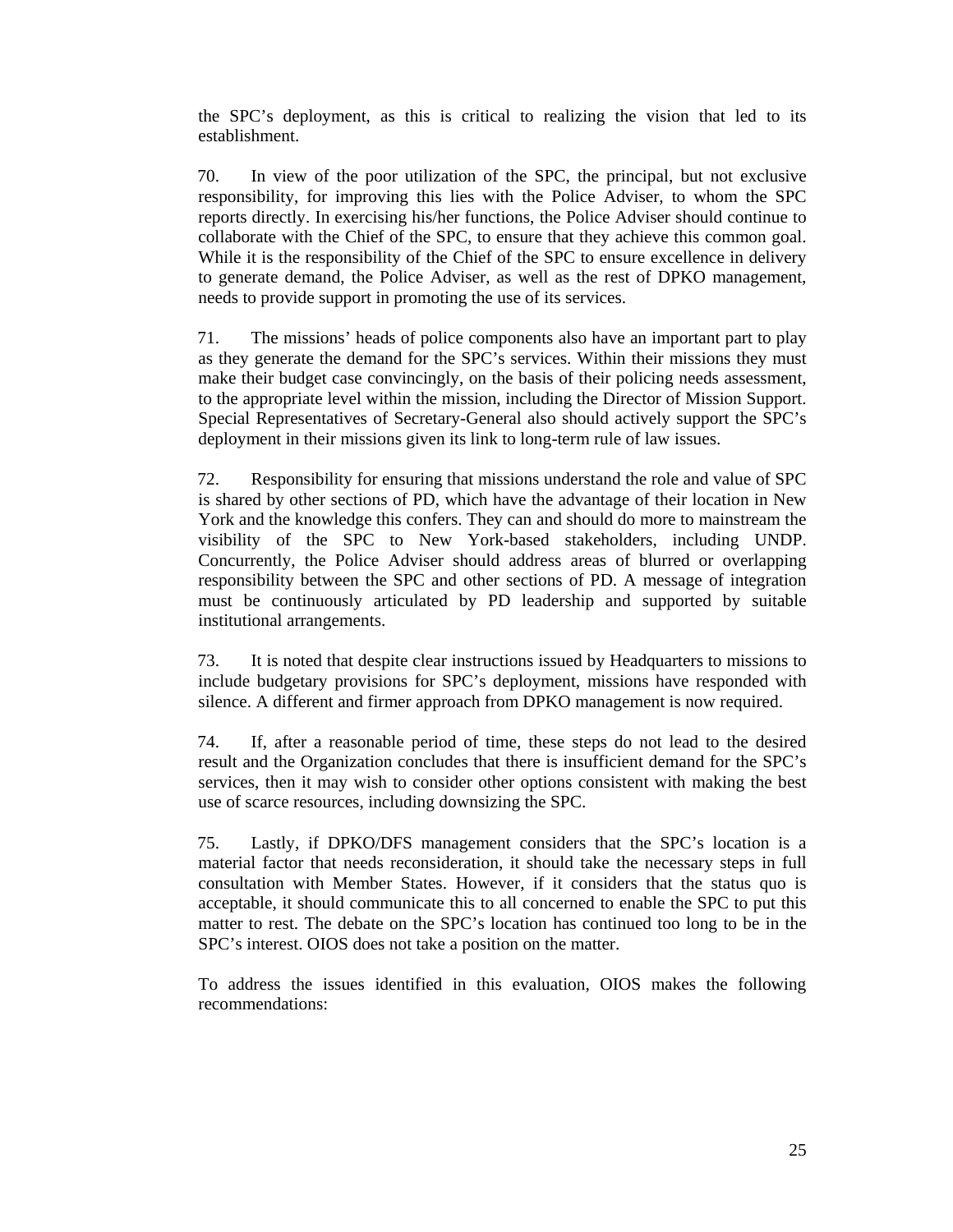#### **VI. Recommendations**

#### **Critical recommendation:**

**Recommendation 1:** DPKO/DFS should formally establish a target deployment rate of SPC keeping in mind the original intent and assumption of Member States behind the SPC's establishment and the 65 per cent deployment rate conveyed to Member States.

#### **Important recommendations:**

**Recommendation 2:** DPKO/DFS should regularly review SPC's occupational specialties to enable it to better respond to the evolving demands of peacekeeping missions and consequently improving the SPC's deployment rate, and bring this issue to the attention of the General Assembly where such modification is beyond its authority.

**Recommendation 3:** DPKO/DFS should include the entire costs of supporting the functioning of the SPC in the UNLB's budget, while making proportionate reductions in missions' police related budgets, after formally establishing the SPC's target deployment rate and simultaneously considering missions' requirements and where the SPC can add the greatest value.

**Recommendation 4**: DPKO/DFS should decide the issue of the location of the SPC in full consultation with Member States.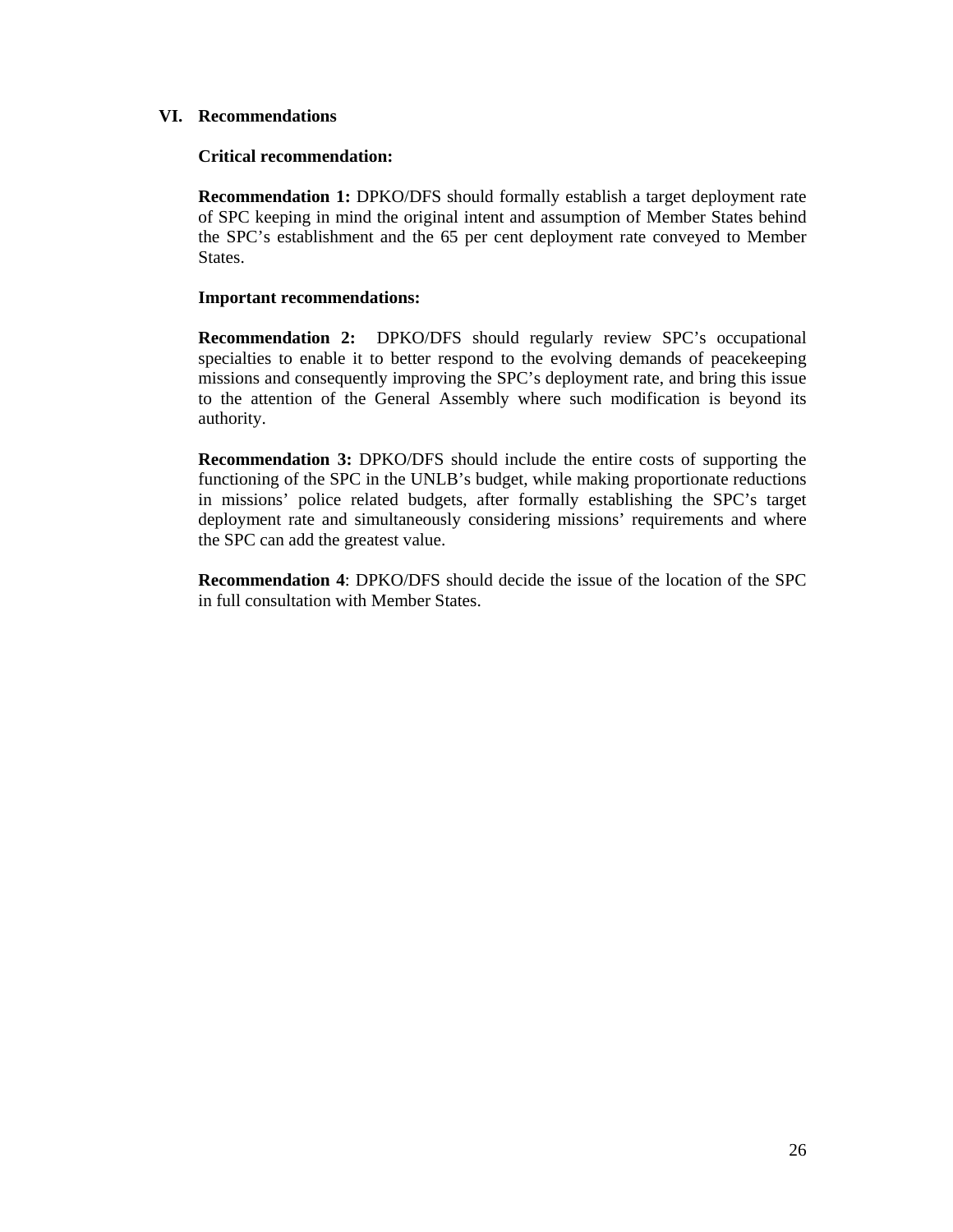#### **Annex I**



**POLICE DIVISION\***

\*Source: 'Functions and Organization of the Standing Police Capacity (SPC)', Ref. 2012.12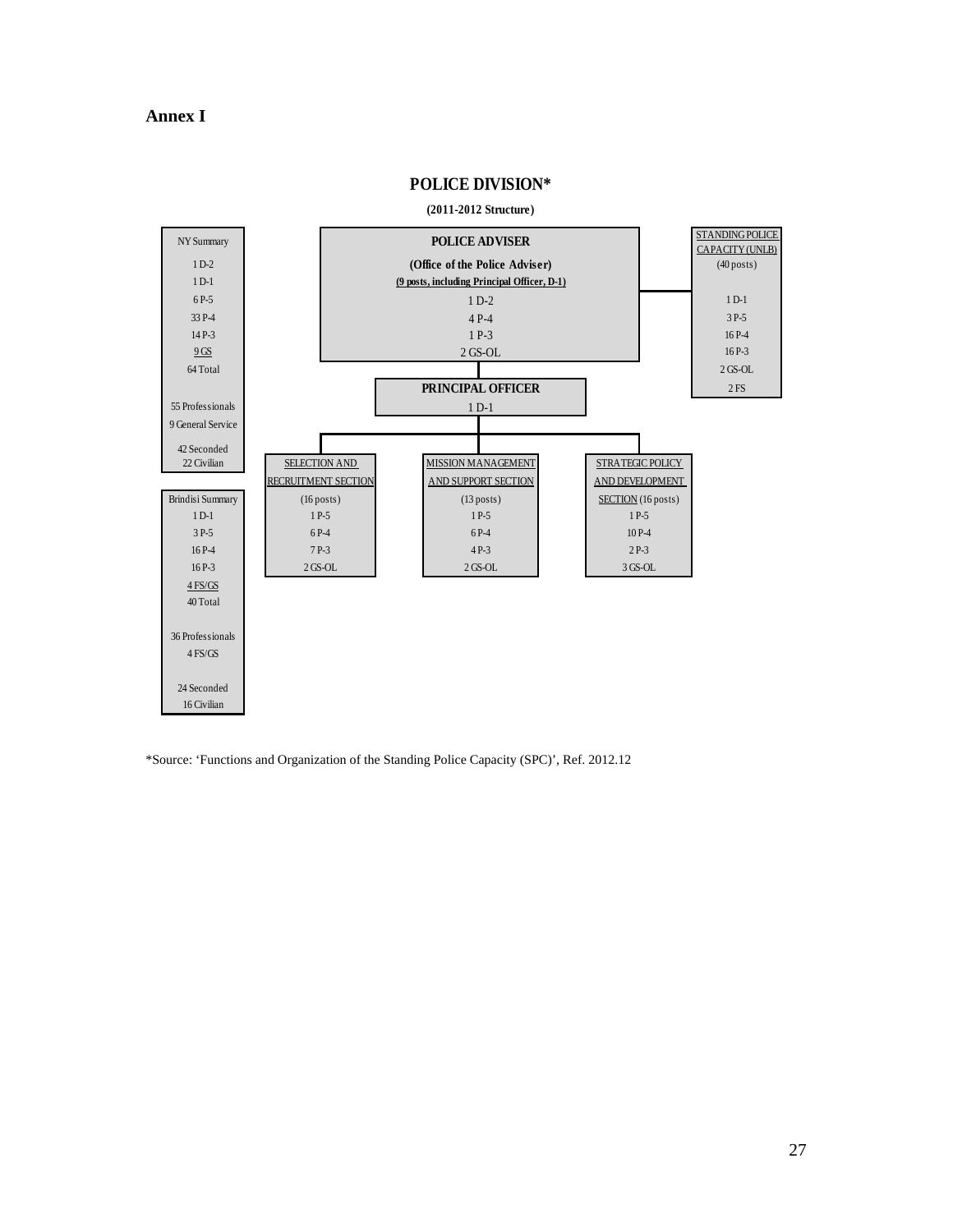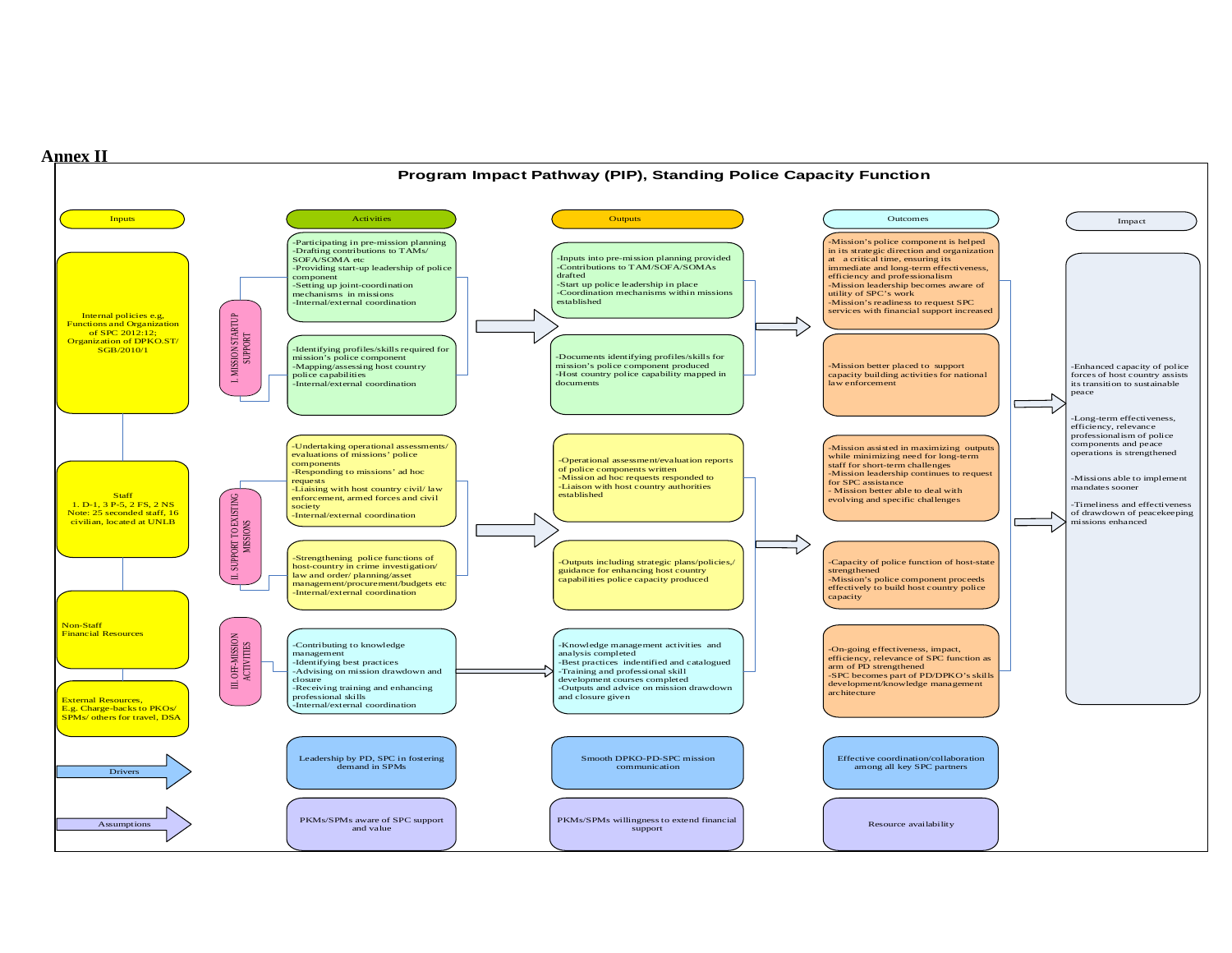#### **Annex III**

#### **Comments on the draft report received from the Department of Peacekeeping Operations and the Department of Field Support**

The Office of Internal Oversight Services (OIOS) presents below the full text of comments received from the Department of Peacekeeping Operations and the Department of Field Support on the evaluation results contained in the draft report. This practice has been instituted in line with General Assembly resolution 64/263, following the recommendation of the Independent Audit Advisory Committee.

#### **Draft report on the programme evaluation of the Standing Police Capacity of the Police Division, DPKO**

1. Whilst we fully concur with the recommendations contained in the report, we would be grateful if the comments set out below could be taken into consideration in finalising the report.

2. Paragraph 20, second sentence reads: "*The Organization has had on its payroll staff members who, for reasons beyond their control, were not adequately utilised in the functions for which they were recruited."* For consistency with paragraph 26, we suggest amending paragraph 20, second sentence to read: "*The Organization has had on its payroll staff members who, for reasons beyond their control, were not optimally utilised in the functions for which they were recruited."*

3. Paragraph 33, third line reads: *"However no mission has committed a budget for SPC deployment for the budget cycles of 2012-2013 and 2014-2015. In fact, no peacekeeping mission has ever explicitly included provisions for the SPC's deployment in its annual budget submission."* For consistency with paragraph 39, we suggest amending paragraph 33, third line to read: "*However no mission has committed a budget for SPC deployment for the budget cycles of 2012-2013 and so far only two peacekeeping missions have made provisions for SPC's deployment by using their 2014-2015 approved budgets."*

4. Paragraph 49, second sentence reads: *"The SPC's own budget performance reports provide inconsistent information on its results. For example, the SPC reported on its expected accomplishments using the results-based-budgeting framework in its annual budget performance document during the 2010-2011 and 2012-2013 budget periods, but not for the 2011-2012 period."* As there is evidence of SPC budget performance reporting in the report of the Secretary-General on Budget performance of the United Nations Logistics Base at Brindisi, Italy, for the period from 1 July 2011 to 30 June 2012 (A/67/582 dated 21 November 2012, paragraphs 15 and 16), we suggest amending paragraph 49 to read: *"The SPC's own budget performance reports provide information on its results. For example, the SPC reported on its expected accomplishments using the results-based-budgeting framework in its annual budget performance document during the 2010-2011, 2011-2012, and 2012-2013 budget periods."* This information to the auditors was already provided in the earlier comments on the informal draft.

5. Paragraph 57 reads: *"Interviewees also pointed out that the SPC had not functioned*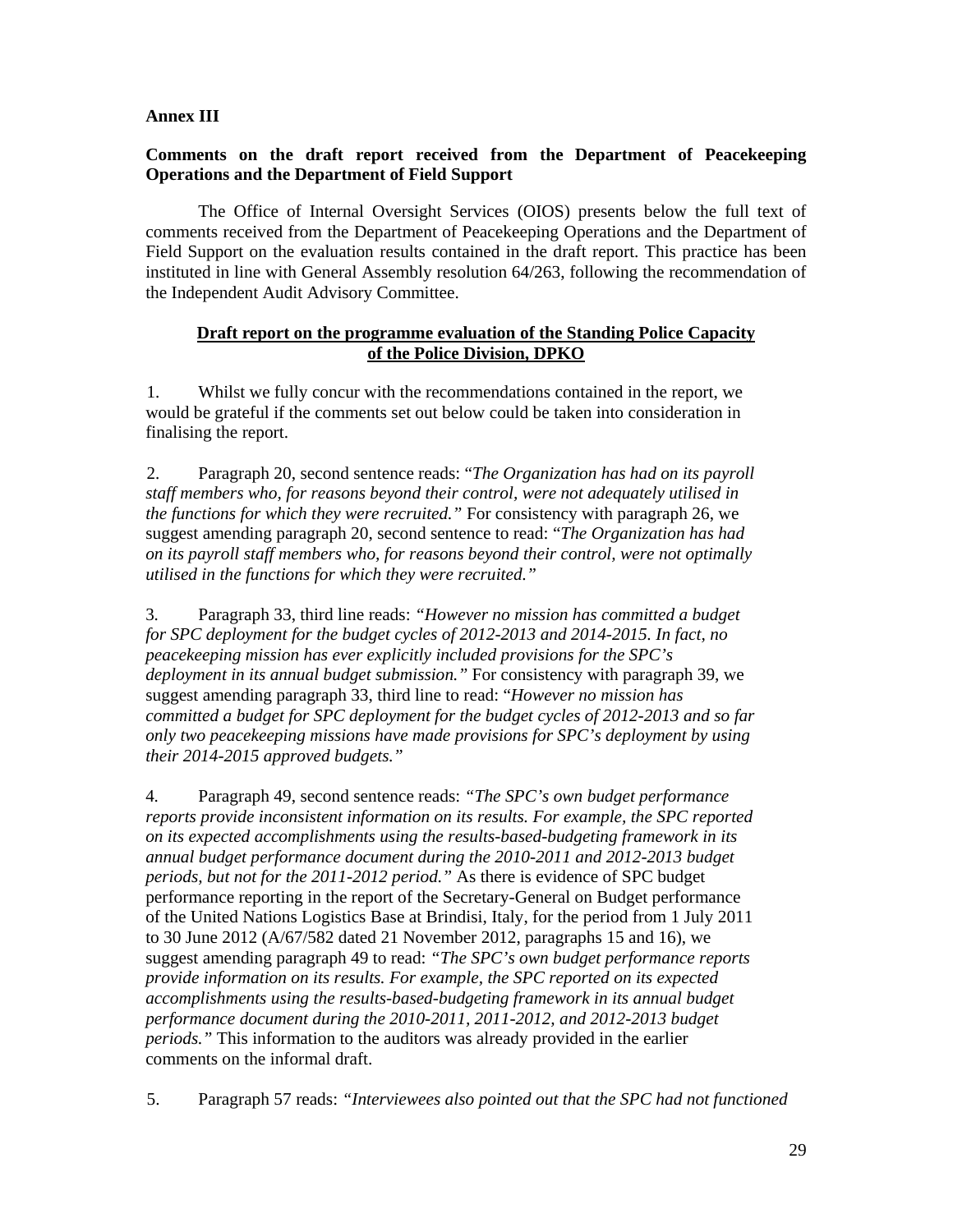*as a lessons learned centre. The SPC has made no contributions to the peacekeeping Policy and Best Practice Service since 2007, although this was required under its 2006 and 2013 policies."* As there is evidence of SPC's contributions to the Policy and Best Practice Database, we recommend amending paragraph 57 to read: *"Interviewees also pointed out that the SPC had not functioned as a lessons learned centre. The SPC has not consistently contributed to the peacekeeping Policy and Best Practice Service since 2007 although this was required under its 2006 and 2013 policies."*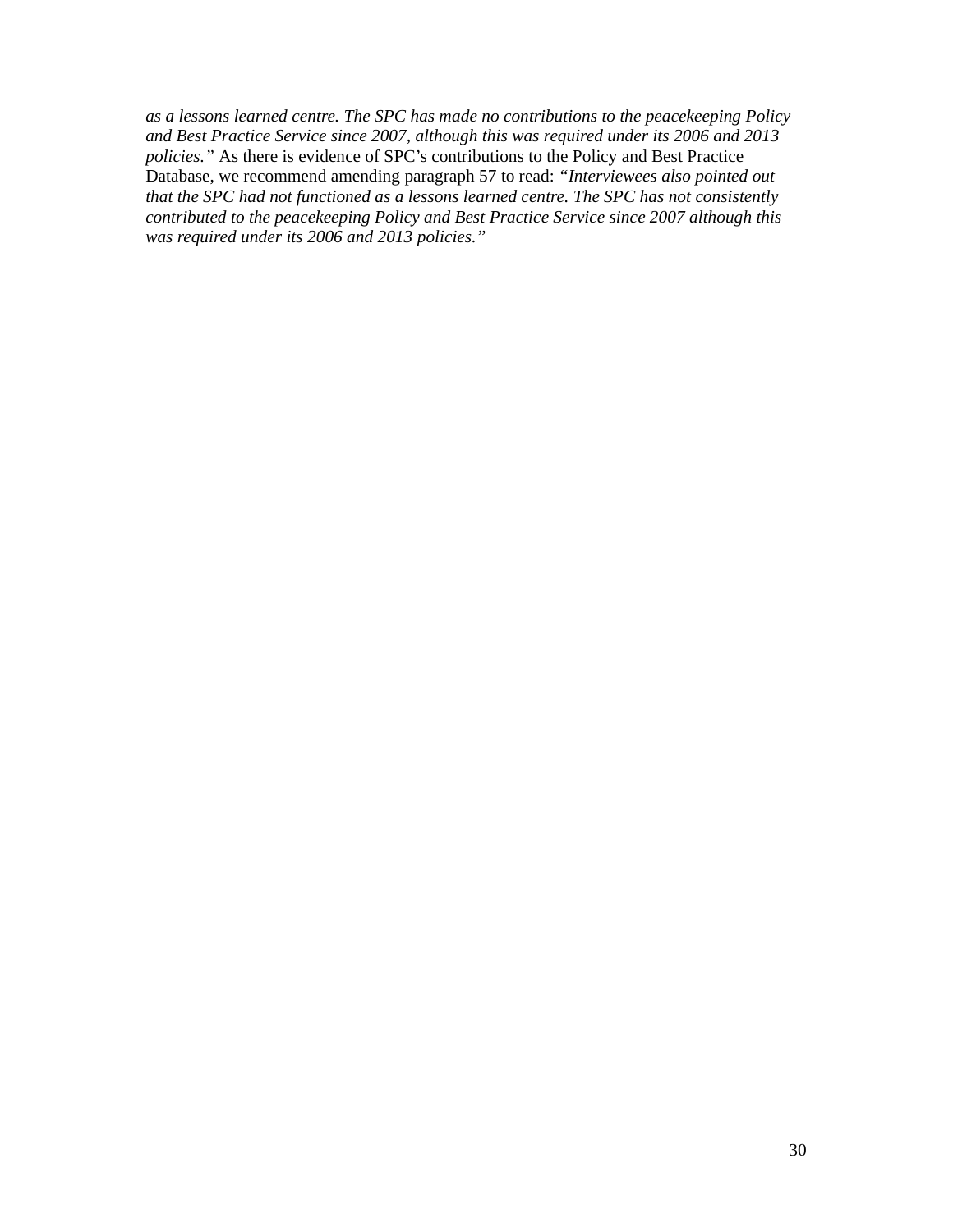#### **Annex IV**

#### **Comment by the Office of Internal Oversight Services - Inspection and Evaluation Division**

OIOS thanks DPKO/DFS for their response to this evaluation report and states as under:

OIOS accepts DPKO/DFS' suggestions on paragraphs 20 and 33.

OIOS maintains paragraph 49. An examination of the relevant budget reports for the years 2010-2011 (A/66/603), 2011-2012 (A/67/582), and 2012-2013 (A/68/575) shows that they provide information about activities of the SPC in the general text. However, only the reports for 2010-2011 and 2012-2013 present further details using the results-basedbudgeting framework listing planned indicators of achievement, planned and actual outputs. The report for 2011-2012 does not provide these details. However, the text in paragraph 49 has been suitably modified to reflect this.

OIOS partially accepts DPKO/DFS suggestion with respect to 57. OIOS research on the relevant Police and Practice Database shows only two contributions: the After Action Review on the 'SPC/UNPOL Planned Deployment to Eastern Chad on 30 January 2008' and 'Support to MINUSTAH Police Component' submitted on 28 October 2013.' Paragraph 57 has been suitably modified to reflect this.